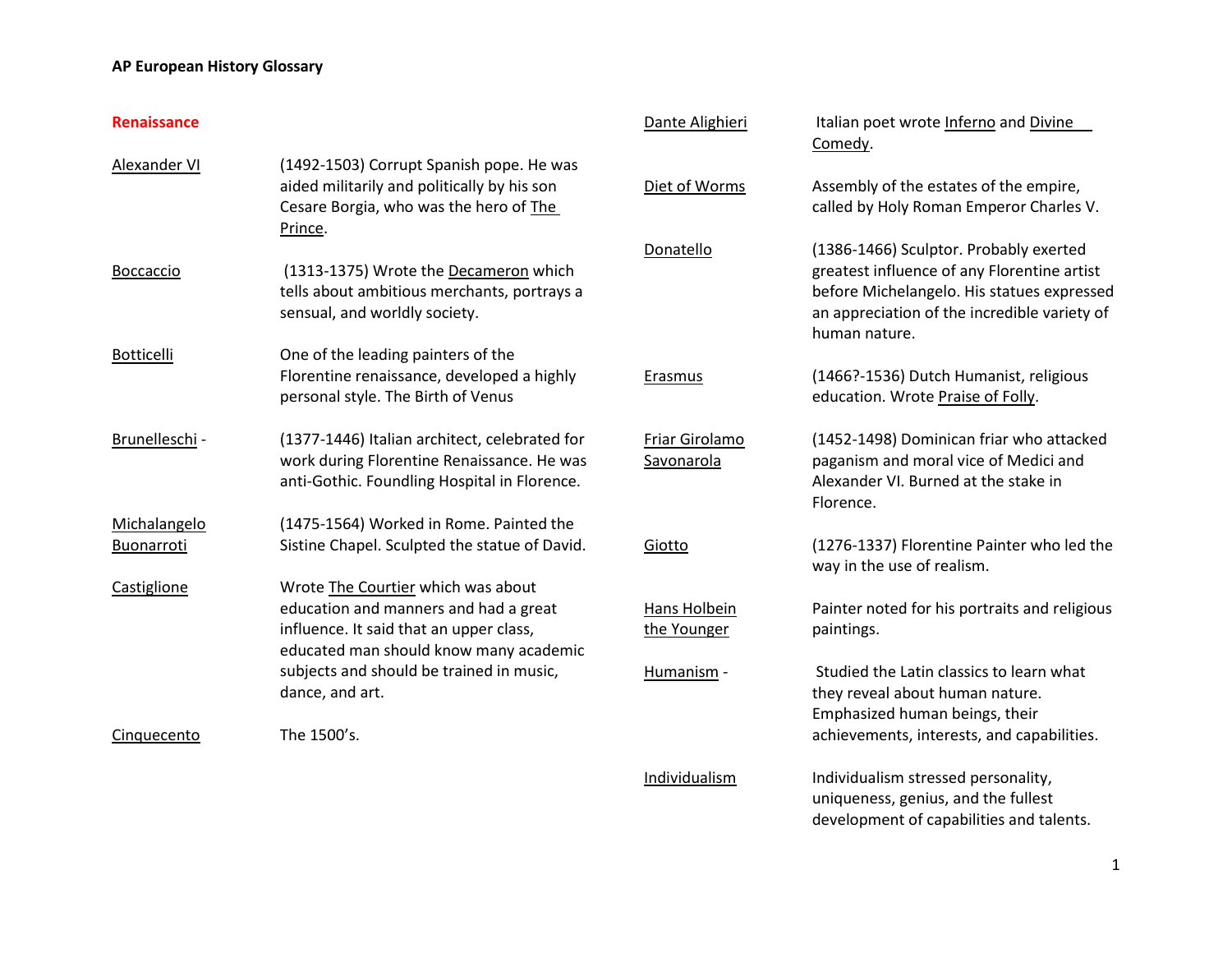| Jacob Fugger               | Headed leading banking, and trading house<br>in I6th century Europe.                                                                        |                      | there is no limits to what man can<br>accomplish.                                                                                                      |
|----------------------------|---------------------------------------------------------------------------------------------------------------------------------------------|----------------------|--------------------------------------------------------------------------------------------------------------------------------------------------------|
| Julius II                  | r. (1503-1513) Pope - very militaristic. Tore<br>down the old Saint Peter's Basilica and<br>began work on the present structure in<br>1506. | Montaigne            | (1533-1592) The finest representative of<br>early modern skepticism. Created a new<br>genre, the essay.                                                |
|                            |                                                                                                                                             | Sir Thomas More      | (1478-1535) Englishman, lawyer, politician,                                                                                                            |
| Leonardo Da Vinci          | (1452-1519) Artist who made<br>religious paintings and sculptures like the<br>Last Supper.                                                  |                      | Chancellor for Henry VIII.<br>Wrote Utopia which presented a<br>revolutionary view of society. Executed for<br>not compromising his religious beliefs. |
| Lorenzo de Medici          | r(1469-1492) The Medici's were a great                                                                                                      |                      |                                                                                                                                                        |
|                            | banking family in Florence in the 15th<br>century. Ruled government of Florence<br>from behind the scene.                                   | "New Monarchs"       | Monarchies that took measures to limit the<br>power of the Roman Catholic Church within<br>their countries.                                            |
| Lorenzo Valla              | (1406-1457) On Pleasure, and On false<br>Donation of Constantine. Father of modern                                                          | Pazzi Conspiracy     | Conspiracy to overthrow the Medici's.                                                                                                                  |
|                            | historical criticism.                                                                                                                       | Petrarch             | (1304-1374) Father of the Renaissance. He<br>believed the first two centuries of the                                                                   |
| Niccolo Machiavelli        | (1469-1527) Wrote The Prince which<br>contained a secular method of ruling a<br>country. "End justifies the means."                         |                      | Roman Empire to represent the peak in the<br>development of human civilization.                                                                        |
|                            |                                                                                                                                             | Quattrocento         | The 1400's.                                                                                                                                            |
| <b>Miguel De Cervantes</b> | (1547-1616) Spanish writer. Wrote Don                                                                                                       |                      |                                                                                                                                                        |
|                            | Quixote.                                                                                                                                    | Rabelais             | French satirical author.<br>Gargantua and Pantagruel.                                                                                                  |
| Pico Della Mirandola       | Wrote On the Dignity of Man which stated                                                                                                    |                      |                                                                                                                                                        |
|                            | that man was made in the image of God<br>before the fall and as Christ after the<br>Resurrection. Man is placed in-between                  | "Renaissance Man"    | A man that is multitalented and is well<br>educated.                                                                                                   |
|                            | beasts and the angels. He also believed that                                                                                                | Revival of antiquity | The awakening from the dark ages and the<br>focusing on the Roman's.                                                                                   |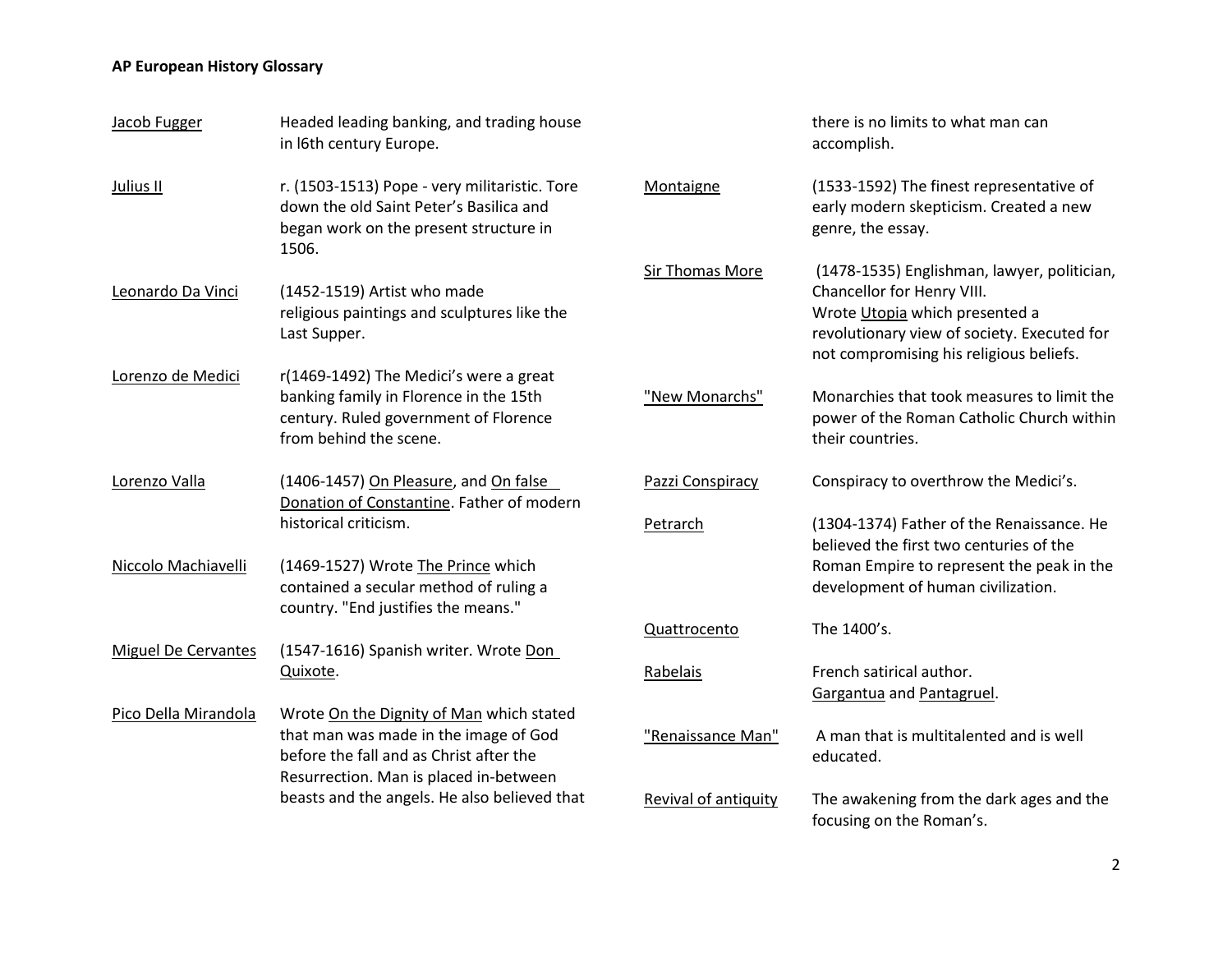| Secularism                  | The belief in material things instead of<br>religious things.                                                                                                 |                                         |                                                                                                        |
|-----------------------------|---------------------------------------------------------------------------------------------------------------------------------------------------------------|-----------------------------------------|--------------------------------------------------------------------------------------------------------|
| Vernacular                  | Everyday language of a specific nation.                                                                                                                       | <b>Edict of Nantes</b>                  | 1598 - Granted the Huguenots liberty of<br>conscience and worship.                                     |
| Virtu                       | The striving for excellence. Humanistic<br>aspect of Renaissance.                                                                                             | Excommunication                         | When a person is kicked out of the Catholic<br>church.                                                 |
| <b>Reformation</b>          |                                                                                                                                                               | Huguenots                               | French Calvinists.                                                                                     |
| <b>Act of Supremacy</b>     | Declared the king the supreme head of the<br>Church of England.                                                                                               | Ignatius Loyola                         | Founded the Society of Jesus, resisted the<br>spread of Protestantism, Spiritual Exercises.            |
| Anglicanism                 | Upholding to the teachings of the Church of<br>England as defined by Elizabeth I.                                                                             | Indulgences                             | Selling of these was common practice by<br>the Catholic church, corruption that led to<br>reformation. |
| <b>Baroque</b>              | Style in art and architecture developed in<br>Europe from about 1550 to 1700,<br>emphasizing dramatic, curving forms,<br>elaborate ornamentation, and overall | The Institutes of<br>Christian Religion | Written by John Calvin                                                                                 |
|                             | balance of disparate parts. Associated with<br>Catholicism.                                                                                                   | <b>Thomas Cranmer</b>                   | Prepared the First Book of Common Prayer.                                                              |
| Consubstantiation           | The bread and wine undergo a spiritual<br>change.                                                                                                             | <b>Jesuits</b>                          | Members of the Society of Jesus, staunch<br>Catholics. Led by Loyola.                                  |
| <b>Council of Trent</b>     | Called by Pope Paul III to reform the church<br>and secure reconciliation with the                                                                            | Johann Tetzel                           | The leading seller of Indulgences. Infuriated<br>Luther.                                               |
|                             | Protestants. Lutherans and Calvinists did<br>not attend.                                                                                                      | John Calvin                             | Theological writings profoundly influenced<br>religious thoughts of Europeans. Developed               |
| Defenestration of<br>Prague | The throwing of Catholic officials from a<br>castle window in Bohemia. Started the<br>Thirty Years' War.                                                      |                                         | Calvinism at Geneva. Wrote Institutes of<br><b>Christian Religion</b>                                  |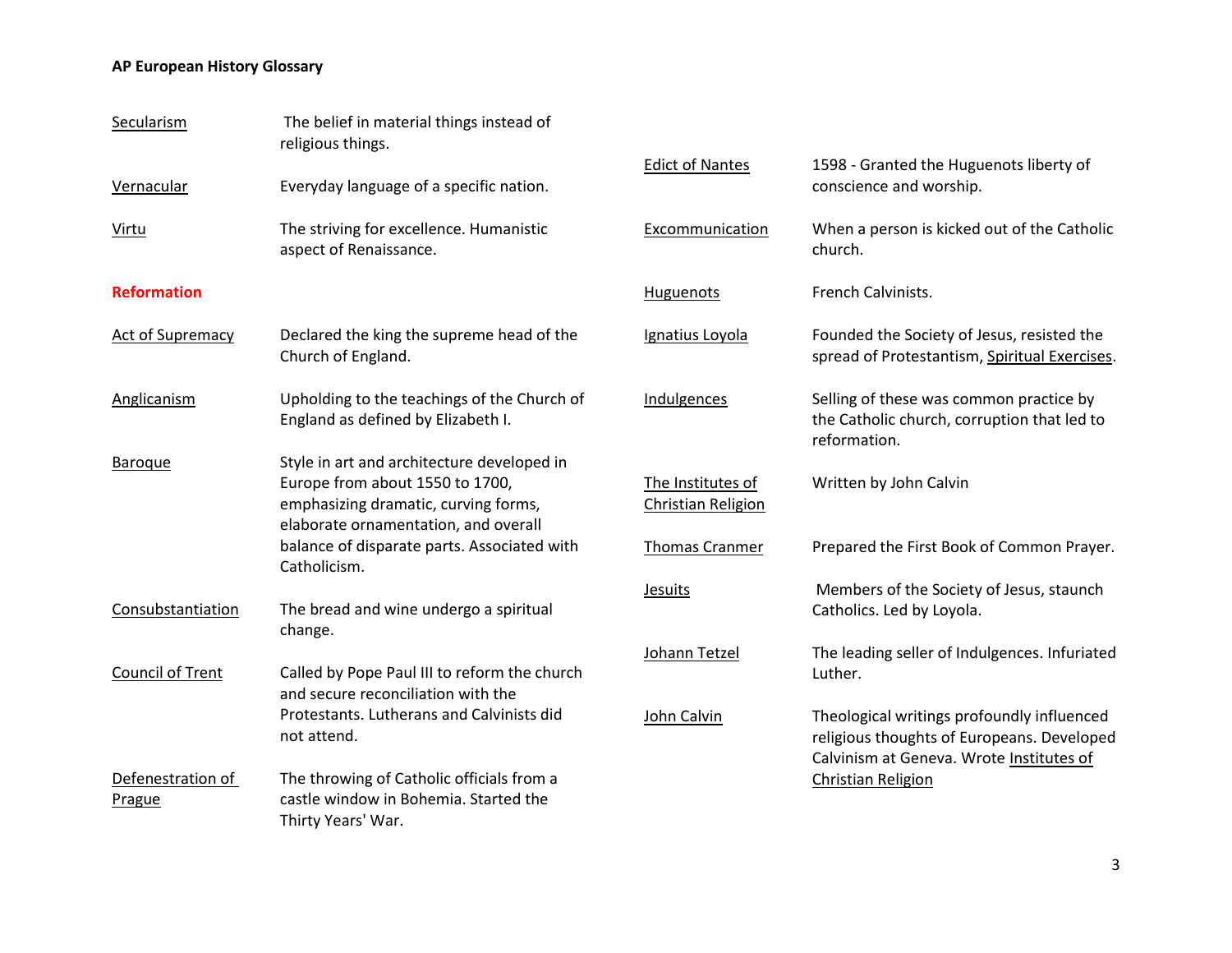| John Huss           | Bohemian religious reformer whose efforts<br>to reform the church eventually fueled the<br>Protestant Reformation.                                                                      | Theocracy                  | A community in which the state is<br>subordinate to the church                                                                                                                       |
|---------------------|-----------------------------------------------------------------------------------------------------------------------------------------------------------------------------------------|----------------------------|--------------------------------------------------------------------------------------------------------------------------------------------------------------------------------------|
| John Knox           | Dominated the movement for reform in<br>Scotland. Had been taught in Geneva by<br>Calvin.                                                                                               | Thomas Wolsey              | Cardinal, highest ranking church official and<br>lord chancellor. Dismissed by Henry VIII for<br>not getting the pope to annul his marriage<br>to Catherine of Aragon.               |
| John Wycliffe       | (c.1328-1384) Forerunner to the<br>Reformation. Created English Lollardy.<br>Attacked the corruption of the clergy, and<br>questioned the power of the pope.                            | Ulrich Zwingli             | (1484-1531) Swiss reformer, influenced by<br>Christian humanism. He looked to the state<br>to supervise the church. Banned music and<br>relics from services. Killed in a civil war. |
| Martin Luther       | 95 Thesis, posted in 1517, led to religious<br>reform in Germany, denied papal power<br>and absolutist rule. Claimed there were only<br>2 sacraments: baptism and communion.            | Usury                      | The practice of lending money for interest                                                                                                                                           |
|                     |                                                                                                                                                                                         | St. Bartholomew's          | Mass slaying of Huguenots (Calvinists) in                                                                                                                                            |
| Peace of Westphalia | Treaty that ended the Thirty Years' War<br>(1648) and readjusted the religious and                                                                                                      | Day Massacre               | Paris, on Saint Bartholomew's Day, 1572.                                                                                                                                             |
|                     | political affairs of Europe.                                                                                                                                                            | War of the Three<br>Henrys | French civil war because the Holy League<br>vowed to bar Henri of Navarre from                                                                                                       |
| Predestination      | Calvin's religious theory that God has<br>already planned out a person's life.                                                                                                          |                            | inheriting the French throne. Supported by<br>the Holy League and Spain's Philip II, Henri<br>of Guise battles Henri III of Valois and Henri                                         |
| Simony              | The selling of church offices                                                                                                                                                           |                            | of Navarre.                                                                                                                                                                          |
| Thirty Years War    | 1618-1648 War that took place mostly in<br>Germany resulting in widespread death and<br>destruction involving most states in Europe.<br>Root cause was Catholicism vs.<br>Protestantism |                            |                                                                                                                                                                                      |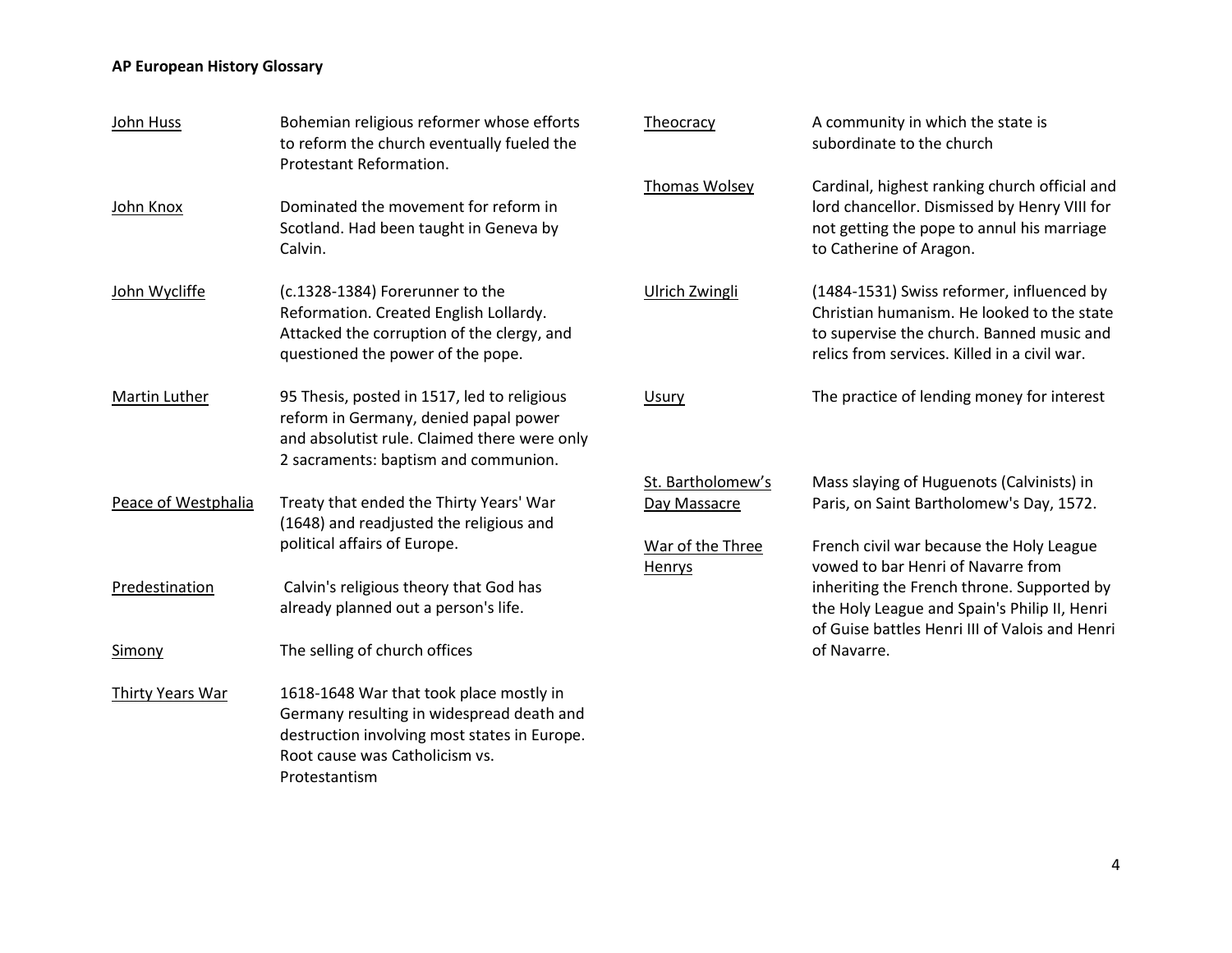#### **Exploration**

|                         |                                                                                     |                              | colonial empire.                                                                                                                       |
|-------------------------|-------------------------------------------------------------------------------------|------------------------------|----------------------------------------------------------------------------------------------------------------------------------------|
| Sir Francis Drake       | English sea captain, robbed Spanish                                                 |                              |                                                                                                                                        |
|                         | treasure ships; 'singed the king beard';<br>involved in the armada.                 | <b>Ferdinand Magellan</b>    | (1480?-1521) Portuguese navigator. While<br>trying to find a western route to Asia, he<br>was killed in the Philippines (1521). One of |
| <b>Bartholomew Diaz</b> | (1487-1488) Portuguese, first European to<br>reach the southern tip of Africa.      |                              | his ships returned to Spain (1522), thereby<br>completing the first circumnavigation of the<br>globe.                                  |
| Conquistadores          | Spanish 'conqueror' or soldier in the new                                           |                              |                                                                                                                                        |
|                         | World.                                                                              | Northwest Passage            | A water route from the Atlantic to the<br>Pacific through northern Canada and along                                                    |
| John Cabot              | Italian-born navigator explored the coast of<br>New England, Nova Scotia, and       |                              | the northern coast of Alaska. Sought by<br>navigators since the 16th century.                                                          |
|                         | Newfoundland. Gave England a claim in<br>North America.                             | Sir Walter Raleigh           | (1552?-1618) English courtier, navigator,<br>colonizer, and writer. A favorite of Elizabeth                                            |
| Pedro Cabral            | <b>Claimed Brazil for Portugal</b>                                                  |                              | I, he introduced tobacco and the potato to<br>Europe. Convicted of treason by James I, he                                              |
| Entrepot                | Big commercial center for importing and<br>exporting commodities.                   |                              | was released for another expedition to<br>Guiana and executed after its failure.                                                       |
| King Ferdinand and      | Monarchs who united Spain; responsible for                                          | <b>Treaty of Tordesillas</b> | Set the Line of Demarcation which was a<br>boundary established in 1493 to define                                                      |
| Queen Isabella          | the reconquista.                                                                    |                              | Spanish and Portuguese possessions in the                                                                                              |
| Encomienda              | Indians were required to work a certain<br>number of days for a land owner, but had |                              | Americas.                                                                                                                              |
|                         | their own land to work as well.                                                     |                              | Giovanni de Verrazano (1485?-1528?) Italian explorer of the<br>Atlantic coast of North America.                                        |
| Vasco da Gama           | Sailed from Portugal for India.                                                     |                              |                                                                                                                                        |
| Prince Henry the        | (1394-1460) Prince of Portugal who                                                  |                              |                                                                                                                                        |
| Navigator               | established an observatory and school of                                            |                              |                                                                                                                                        |
|                         | navigation at Sagres and directed voyages                                           |                              |                                                                                                                                        |

that spurred the growth of Portugal's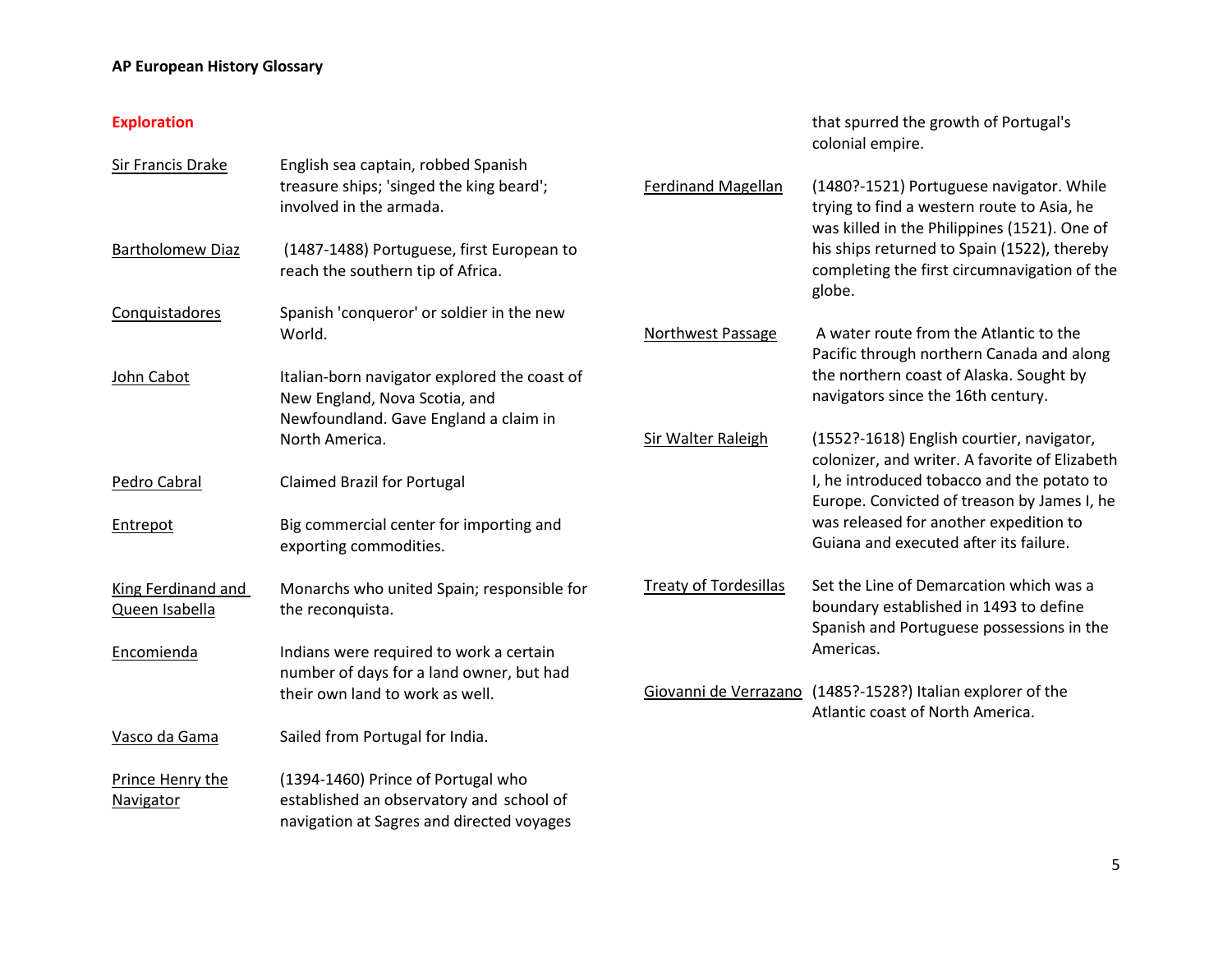#### **Absolutism**

| <b>Absolutism</b>         | When sovereignty is embodied in the<br>person of the ruler.                                                                                                         |
|---------------------------|---------------------------------------------------------------------------------------------------------------------------------------------------------------------|
| <b>Bill of Rights</b>     | 1689, no law can be suspended by the king;<br>no taxes raised; no army maintained except<br>by parliamentary consent. Established after<br>The Glorious Revolution. |
| <b>Cardinal Richelieu</b> | Became President of the Council of<br>ministers and the first minister of the<br>French crown.                                                                      |
| Jean-Babtiste Colbert     | An advisor to Louis XIV who proved himself<br>a financial genius who managed the entire<br>royal administration.                                                    |
| Constitutionalism         | Limitation of government by law, developed<br>in times of absolutism.                                                                                               |
| Oliver Cromwell           | As Lord Protector of England he used his<br>army to control the government and<br>constituted military dictatorship.                                                |
| "French Classicism"       | Art, literature, and advancements of the<br>age of Louis XIV.                                                                                                       |
| Fronde                    | 1648-53. Brutal civil wars that struck France<br>during the reign of Louis XIV.                                                                                     |
| <b>Thomas Hobbes</b>      | Leading secular exponent of absolutism and<br>unlimited sovereignty of the state.<br>Absolutism produced civil peace and rule of                                    |

law. Tyranny is better than chaos. Claimed life was, "solitary, poor, nasty, brutish, and short."

Jules Mazarin Became a cardinal in 1641, succeeded Richelieu and dominated the power in French government. Louis XIII Influenced by Richelieu to exult the French monarchy as the embodiment of the French state. William Laude **Archbishop of Canterbury, tried to impose** elaborate ritual and rich ceremonies on all churches. Insisted on complete uniformity of the church and enforced it through the Court of High Commission. Leviathan Written by English philosopher Thomas Hobbes, maintained that sovereignty is ultimately derived from the people, who transfer it to the monarchy by implicit contract. Louis XIV King of France who ruled as an absolute

monarch, even as a child.

John Locke Believed people were born like blank slates and the environment shapes development, (tabula rasa). Wrote Essay Concerning Human Understanding, and Second Treatise of Government.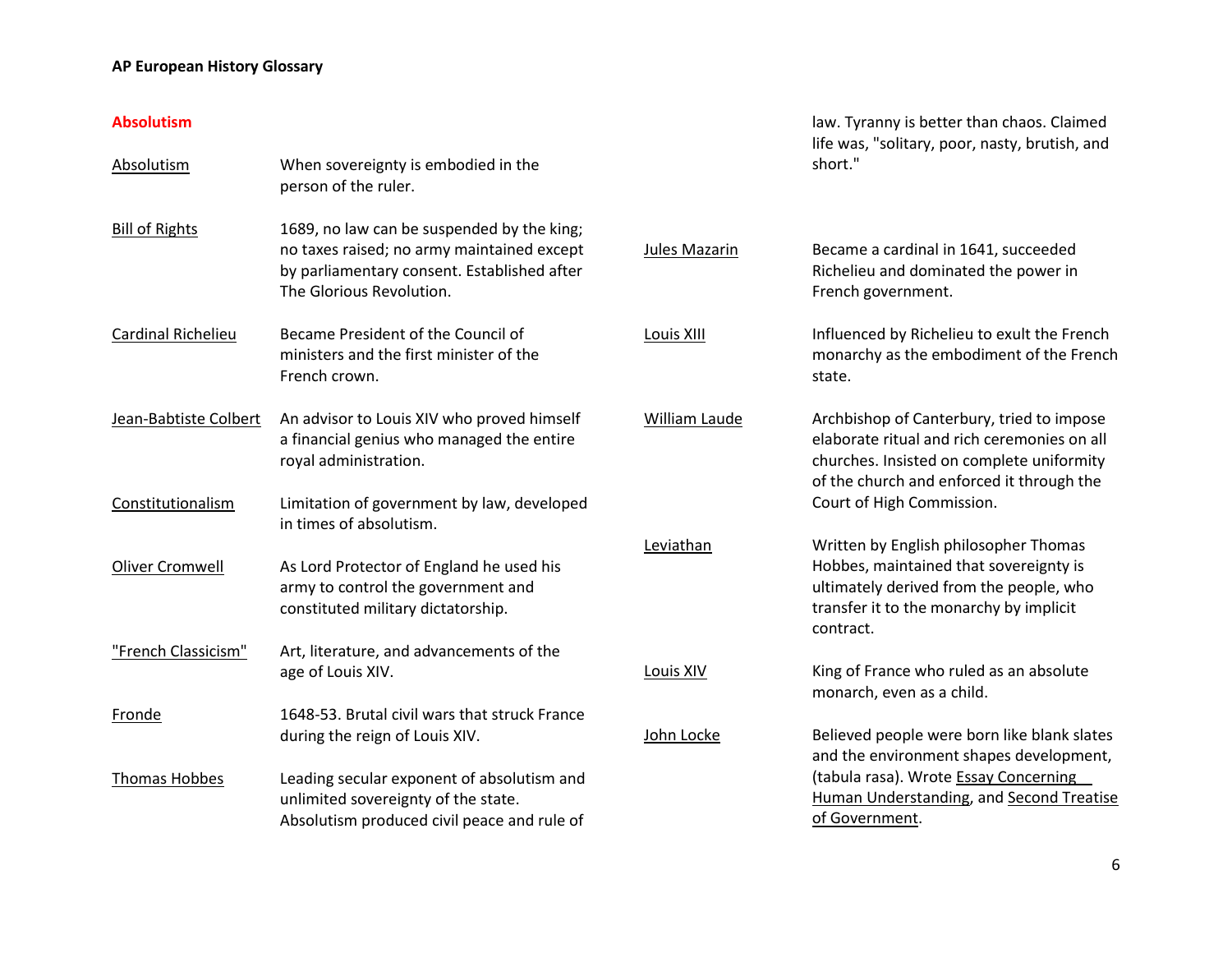|                     |                                                                                                                                                                                                                   | "Sun King"           |
|---------------------|-------------------------------------------------------------------------------------------------------------------------------------------------------------------------------------------------------------------|----------------------|
| Mercantilism        | The philosophy that a state's strength<br>depends upon it wealth.                                                                                                                                                 |                      |
| New Model Army      | Created by Cromwell. Professional soldiers                                                                                                                                                                        | Sovereignty          |
| Peace of Utrecht    | Ended Louis XIV's attempts to gain military<br>power and land. Marked the end of French<br>expansionist policy. Ended the War of<br>Spanish Succession.                                                           | Totalitarianisn      |
| Nicholas Poussin    | French classical painter who painted the<br>Rape of the Sabine Women, known as the<br>greatest French painter of the 17th century.                                                                                |                      |
|                     |                                                                                                                                                                                                                   | <b>Eastern Absol</b> |
| William of Orange   | Dutch prince invited to be king of England<br>after The Glorious Revolution. Joined<br>League of Augsburg as a foe of Louis XIV.                                                                                  | <b>Boyars</b>        |
| Louis Pontchartrain | French controller of finance who imposed<br>the capitation of an annual poll tax.                                                                                                                                 | Dvorianie            |
| Petition of Rights  | Limited the power of Charles I of England.<br>a) could not declare martial law; b) could<br>not collect taxes; c) could not imprison<br>people without cause; d) soldiers could not<br>be housed without consent. | Hohenzollern         |
| The Restoration     | Restored the English monarchy to Charles<br>II, both Houses of Parliament were<br>restored, established Anglican church,<br>courts of law and local government.                                                   | Junkers              |

| "Sun King"      | Louis XIV had the longest reign in European<br>history. Helped France to reach its peak of<br>absolutist development. |
|-----------------|-----------------------------------------------------------------------------------------------------------------------|
| Sovereignty     | Possessing a monopoly over the<br>instruments of justice.                                                             |
| Totalitarianism | Twentieth century phenomenon that seeks<br>to direct all facets of a state's culture in the                           |

interest of the state.

#### **Lutism**

| Boyars         | Land owning aristocracy in early Russia.                                                                                                                                                                                    |
|----------------|-----------------------------------------------------------------------------------------------------------------------------------------------------------------------------------------------------------------------------|
| Dvorianie      | Established by Peter the Great, they<br>received land and control of the peasants.                                                                                                                                          |
| Hohenzollern - | German royal family who ruled<br>Brandenburg from 1415 and later extended<br>their control to Prussia (1525). Under<br>Frederick I (ruled 1701-1713) the family's<br>possessions were unified as the kingdom of<br>Prussia. |
| Junkers        | Members of the Prussian landed<br>aristocracy, a class formerly associated with<br>political reaction and militarism.                                                                                                       |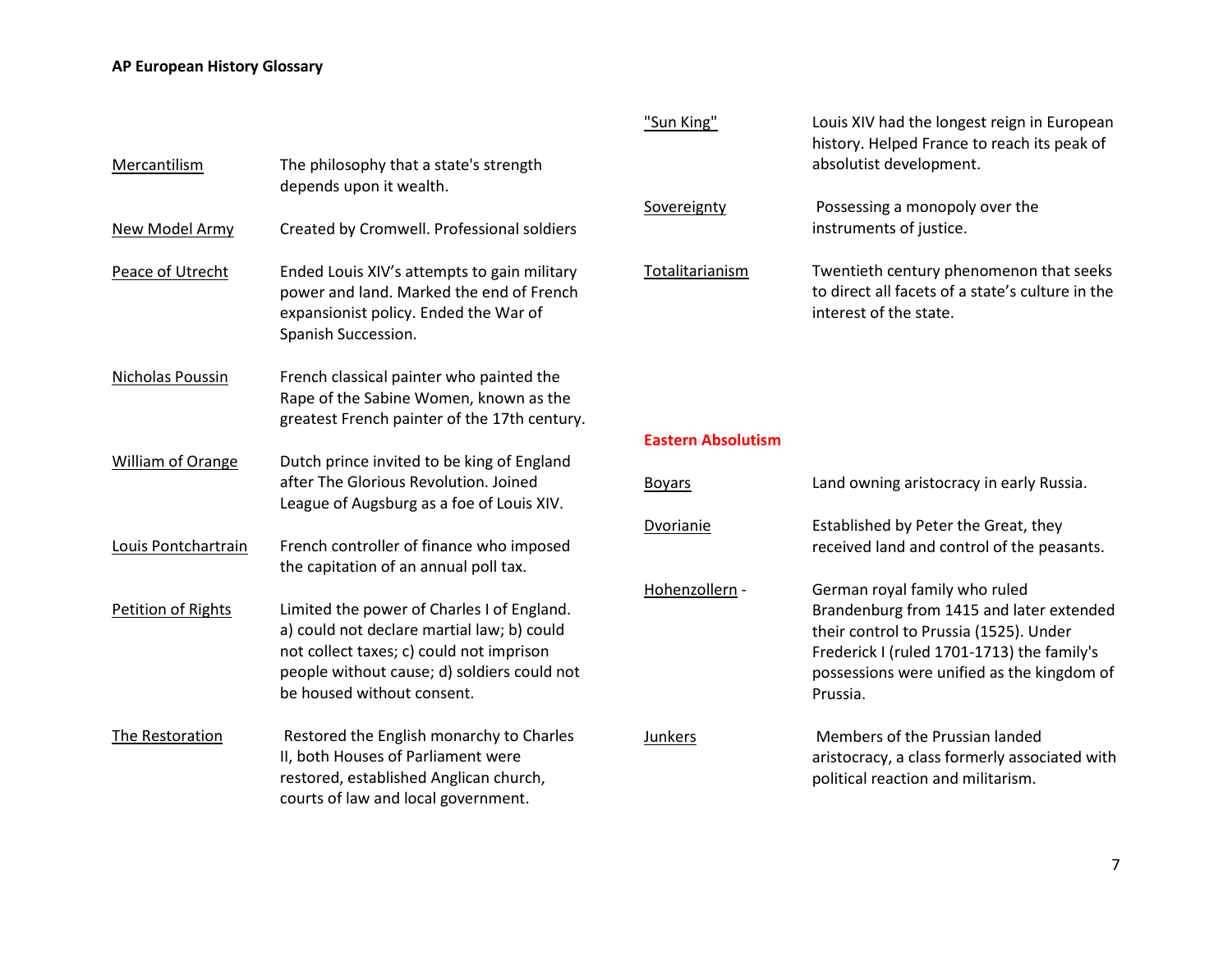| Muscovy                                            | A former principality in west-central Russia.<br>Centered on Moscow, it was founded c.                                                                                                                                                                                                                                | <b>Scientific Revolution</b> |                                                                                                                                                                                 |
|----------------------------------------------------|-----------------------------------------------------------------------------------------------------------------------------------------------------------------------------------------------------------------------------------------------------------------------------------------------------------------------|------------------------------|---------------------------------------------------------------------------------------------------------------------------------------------------------------------------------|
|                                                    | 1280 and existed as a separate entity until<br>the 16th century, when it was united with<br>another principality to form the nucleus of                                                                                                                                                                               | Aristotelian World<br>View   | Motionless earth was fixed at center of<br>universe, God was beyond.                                                                                                            |
|                                                    | the early Russian empire. The name was<br>then used for the expanded territory.                                                                                                                                                                                                                                       | <b>Francis Bacon</b>         | (1561-1626) English politician, writer.<br>Formalized the empirical method. Novum<br>Organum. Inductive reasoning.                                                              |
| <b>Pragmatic Sanction</b>                          | Issued by Charles VI of Austria in 1713 to<br>assure his daughter Maria Theresa gained<br>the throne.                                                                                                                                                                                                                 | <b>Tycho Brahe</b>           | (1546-1601) Established himself as Europe's<br>foremost astronomer of his day; detailed<br>observations of new star of 1572.                                                    |
| Romanovs                                           | Russian dynasty, started with Michael<br>Romanov after the Time of Troubles and<br>lasted until 1917.                                                                                                                                                                                                                 | Robert Boyle                 | (1627-1691) Physicist, nothing can be<br>known beyond all doubt.                                                                                                                |
|                                                    |                                                                                                                                                                                                                                                                                                                       | <b>Andrew Celsius</b>        | Invented measurement of temperature -<br>Celsius.                                                                                                                               |
| War of Austrian<br>Succession<br>Frederick William | Conflict caused by the rival claims for the<br>dominions of the Habsburg family. Before<br>the death of Charles VI, Holy Roman<br>emperor and archduke of Austria, many of<br>the European powers had guaranteed<br>that Charles's daughter Maria<br>Theresa would succeed him.<br>First man who made modern Prussia. | <b>Nicolaus Copernicus</b>   | (1473-1543) Polish clergyman. Sun was the<br>center of the universe; the planets went<br>around it. On the Revolution of Heavenly<br>Spheres. Destroyed Aristotle's view of the |
| the Great Elector                                  |                                                                                                                                                                                                                                                                                                                       |                              | universe - heliocentric theory.                                                                                                                                                 |
|                                                    |                                                                                                                                                                                                                                                                                                                       | <b>Heliocentric Theory -</b> | Sun is the center of the universe. Coperican                                                                                                                                    |
|                                                    |                                                                                                                                                                                                                                                                                                                       | <b>Geocentric Theory -</b>   | Earth is the center of the universe.                                                                                                                                            |

8

Aristotelian.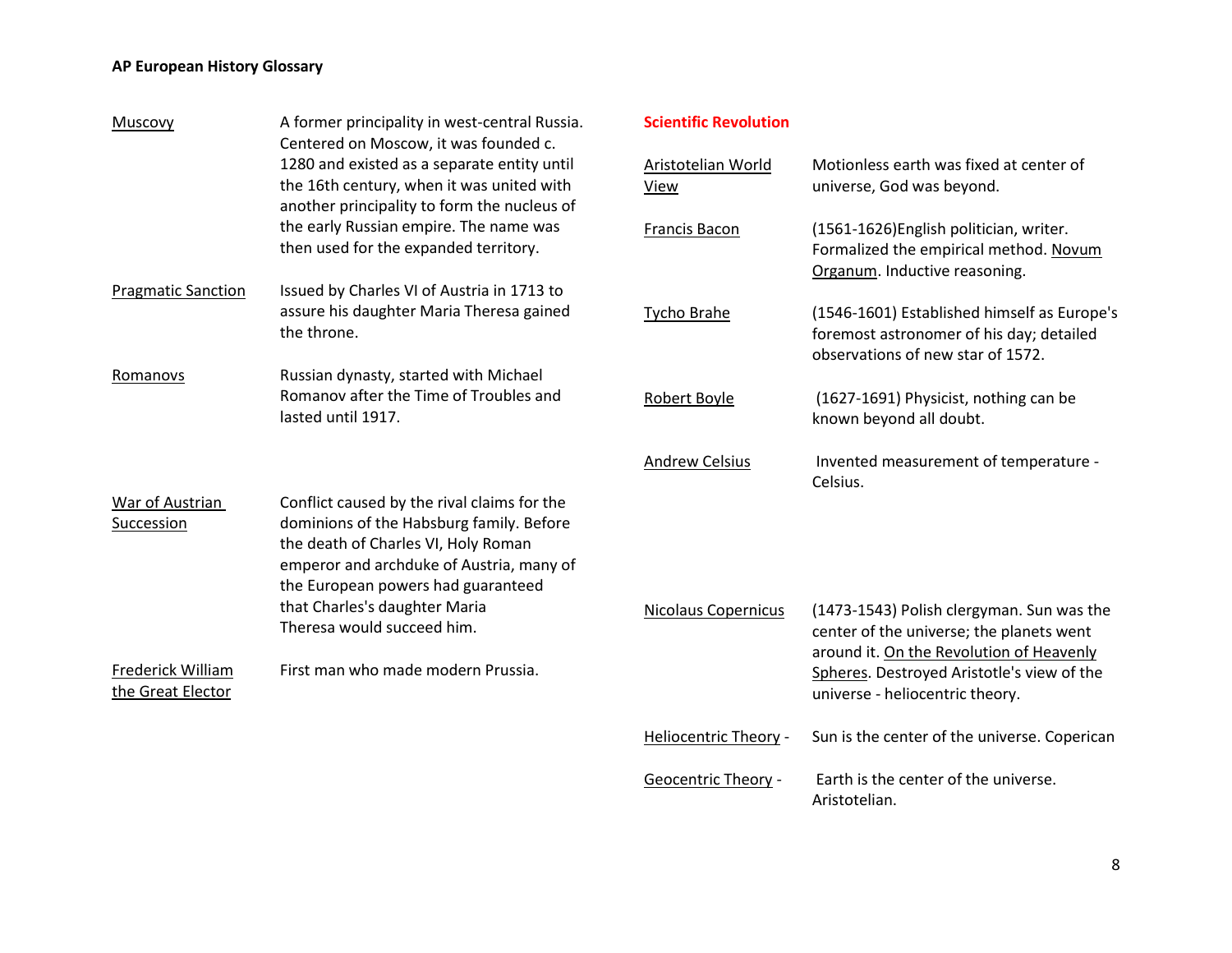| <b>Rene Descartes</b>      | (1596-1650) French philosopher, discovered<br>analytical geometry. Saw Algebra and<br>Geometry have a direct relationship.                        | William Harvey                              | Englishman who announced blood<br>circulates throughout the body.                                                                                                              |
|----------------------------|---------------------------------------------------------------------------------------------------------------------------------------------------|---------------------------------------------|--------------------------------------------------------------------------------------------------------------------------------------------------------------------------------|
|                            | Reduced everything to spiritual or physical.                                                                                                      | Carl Linnaeus                               | System Nature- developed methods to<br>classify and name plants and animals.                                                                                                   |
| <b>Deductive Reasoning</b> | Descartes, doubt everything and use<br>deductive reasoning. Reasoning based on<br>facts. Combined with empiricism to create<br>scientific method. | Natural Law                                 | Universal law that could be understood by<br>applying reason; letting people govern<br>themselves.                                                                             |
| <b>Inductive Reasoning</b> | Baconian empiricism. Based speculations on<br>other situations.                                                                                   | <b>Isaac Newton</b>                         | English scientist. 3 Laws of motion.<br><b>Mathematics Principal of Natural</b><br>Philosophy (1687).                                                                          |
| Discourse on Methods       | Descartes (1677) espoused deductive<br>reasoning.                                                                                                 | Ptolemy's System                            | Last great ancient astronomer; there was a<br>place for God. Complicated rules used to                                                                                         |
| Empiricism                 | Bacon's theory of inductive reasoning.                                                                                                            |                                             | explain minor irregularities in the<br>movement of the planets.                                                                                                                |
| Gabriel Fahrenheit         | Developed measurement of temperature<br>with freezing at 32 degrees.                                                                              | The Royal Society<br>of London              | Established by Charles II in 1662;<br>purpose to help the sciences.                                                                                                            |
| Galileo Galilei            | Created modern experimental method.<br>Formulated the law of inertia. Tried for                                                                   | Discourses on the<br>Origin of inequalities | Rousseau, discuss the innocence of<br>man and his corruption by society.                                                                                                       |
|                            | heresy and forced to recant. Saw Jupiter's<br>moons. Wrote Dialogue on the Two Chief<br><b>Systems of the World</b>                               | Voltaire                                    | French, perhaps greatest Enlightenment<br>thinker. Deist. Mixed glorification and<br>reason with an appeal for better individuals<br>and institutions. Wrote Candide. Believed |
| <b>Gresham College</b>     | Located in England. Leading place for the<br>advancement of science. First time<br>scientists had a honored roll in society;                      |                                             | enlightened despot best form of<br>government.                                                                                                                                 |
|                            | center of scientific activity.                                                                                                                    | Deism                                       | God built the Universe and let it run.<br>Clockmaker theory.                                                                                                                   |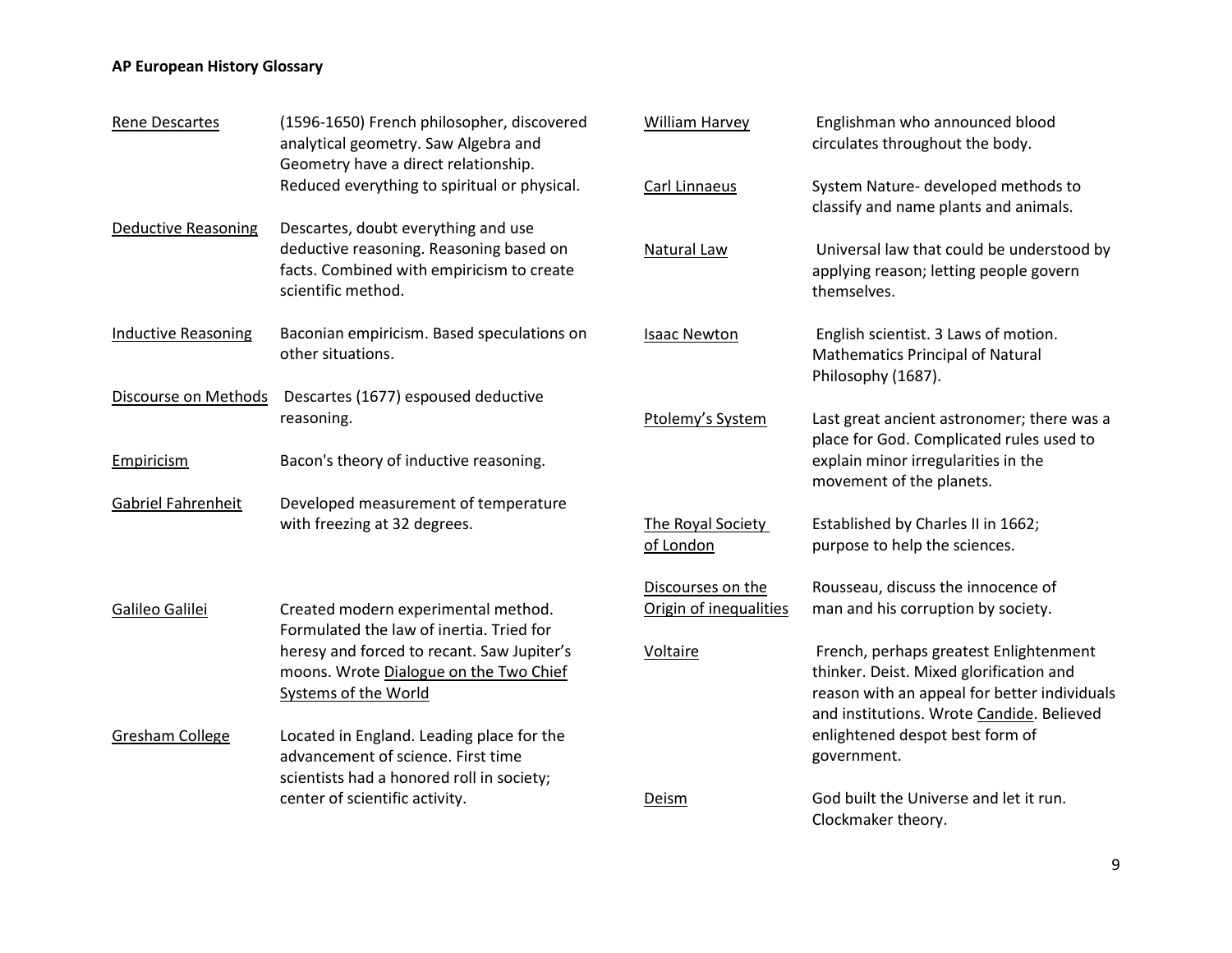| Enlightened despot                                | Enlightened ruler. Catherine the Great,<br>Frederick the Great.                                                                                        | Agr             |
|---------------------------------------------------|--------------------------------------------------------------------------------------------------------------------------------------------------------|-----------------|
| Humanitarianism                                   | Promoting human welfare and social<br>reform.                                                                                                          | Car             |
| <b>Second Treatise</b><br>of Government           | Written by Locke, Government created to<br>protect life, liberty, and property.                                                                        | Cos             |
| <b>Essay Concerning</b><br>Human<br>Understanding | Written by Locke, tabula rasa theorty                                                                                                                  | "G6             |
| Rococo                                            | Art style that focuses on pastels, ornate<br>interiors, and sentmental portraits.                                                                      | Wil             |
| The Spirit of Laws                                | Montesquieu, about separation of powers.                                                                                                               | "Na             |
| The Social Contract                               | Rousseau, suggestions in reforming the<br>political system and modeled after the<br>Greek polis.                                                       | Ph <sub>1</sub> |
| Candide                                           | Voltaire, satirizing society and organized<br>religion in Europe.                                                                                      | <u>Ada</u>      |
| Montesquieu                                       | French philosophe. Wrote The Spirit of<br>Laws. Said "Power checks power".<br>Separation of powers. Form of government<br>varies according to climate. | Jetl            |

#### **Agricultural Revolution**

| Capitalism         | Economic theory of maintaining balance of<br>exports and imports. The opposite of<br>socialism and communism.                           |
|--------------------|-----------------------------------------------------------------------------------------------------------------------------------------|
| Cosmopolitanism    | Urban growth during the agricultural<br>revolution. It dealt with the migration from<br>rural to urban areas.                           |
| "General Will"     | Betterment of the community. Founded by<br>Rousseau, he felt that this determines a<br>country's course in economics and politics.      |
| William Hogarth    | English painter. Marriage a la Mode.                                                                                                    |
| "Natural History"  | Written by Buffon, discussed scientific<br>matters.                                                                                     |
| Physiocrats        | Opponents of mercantilism and Colbertism<br>in particular. Led by Francois Quesnay. Felt<br>the need for a strong independent republic. |
| Adam Smith         | Scottish professor of philosophy. Developed<br>the idea of free enterprise, critical of<br>mercantilism. Wrote Wealth of<br>Nations     |
| Jethro Tull        | English inventor advocated the use of<br>horses instead of oxen. Developed the seed<br>drill and selective breeding.                    |
| Enclosure movement | 18th century English movement, marked<br>the rise of market oriented estate.                                                            |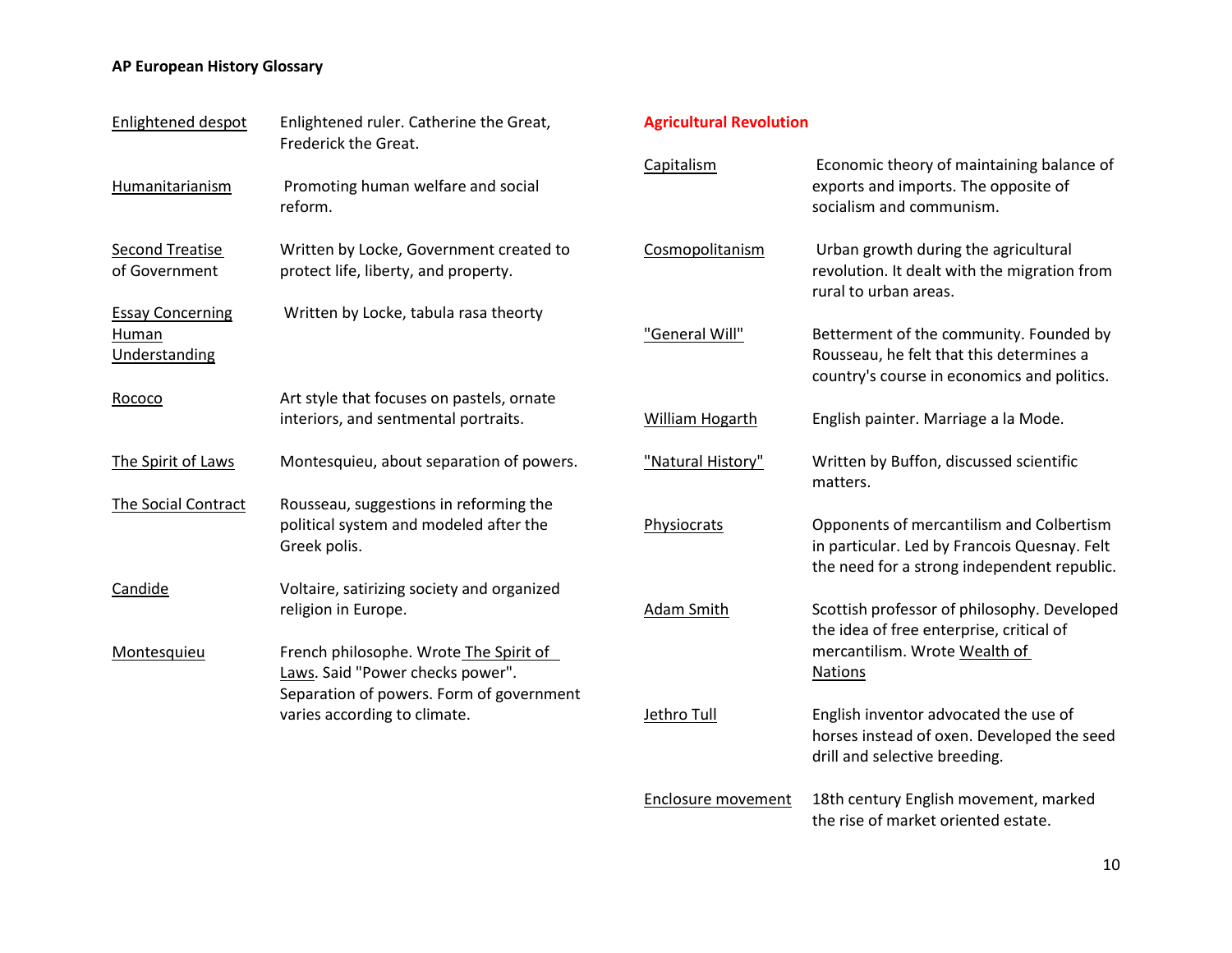| <b>Revolutions</b>                   |                                                                                                                                                       | Consulate                           | Form of government which followed the<br>directory -established by Napoleon-ended                                                                             |
|--------------------------------------|-------------------------------------------------------------------------------------------------------------------------------------------------------|-------------------------------------|---------------------------------------------------------------------------------------------------------------------------------------------------------------|
| Jean le<br>Rond D'Alembert           | Coeditor of the Encyclopedie.                                                                                                                         |                                     | when Napoleon was crowned emperor.                                                                                                                            |
| Assignats                            | Paper currency, the French churches were<br>used as collateral -the first French paper<br>currency issued by the General Assembly.                    | <b>National Convention</b>          | The third estate of the Estates General -<br>broke from the Estates because they<br>wanted the Estates to sit as a committee<br>and not as segregated groups. |
| <b>Bastille</b>                      | Medieval fortress that was converted to a<br>prison stormed by peasants for ammunition<br>during the early stages of the French                       | Danton                              | Led the Mountains with Robespierre-also<br>executed with Robespierre.                                                                                         |
|                                      | Revolution.                                                                                                                                           | David                               | Napoleon's painter-painted the famous<br>portrait of Napoleon's coronation.                                                                                   |
| <b>Bougeoisie</b>                    | Comfortable members of the 3rd estate.<br>Basically middle class, wanted the privileges<br>of the nobility and upper clergy.                          | Declaration of<br>the Rights of Man | Written by the National Convention<br>declared all men could do anything as long<br>as it did not harm others.                                                |
| Revolutionary<br>Calendar            | Created by the National Convention, it<br>established after the French Revolution -<br>day one was the first day of the French<br>Republic            | Directory                           | Group of five men who served as liaisons<br>between Robespierre and the Assembly.<br>Overthrown by Napoleon.                                                  |
| Committee of<br><b>Public Safety</b> | Established and led by Robespierre,<br>fixed bread prices and nationalized<br>some businesses. Basically secret<br>police and also controlled the war | Encyclopedie                        | Collection of works compiled during the<br>Enlightenment -explained many aspects of<br>society.                                                               |
|                                      | effort. Instigated the Reign of<br>Terror.                                                                                                            | <b>Estates General</b>              | Not called since 1614-finally called by Louis<br>XVI at the advice of his financial minister-<br>demanded control over the King's finances -                  |
| Conspiracy of<br>Equals              | Led by "Gracchus" Babeuf an<br>attempt to renew violent rebellion<br>after the Thermidore reaction,<br>communistic in nature.                         |                                     | he refused and dismissed them-sat as three<br>segregated groups.                                                                                              |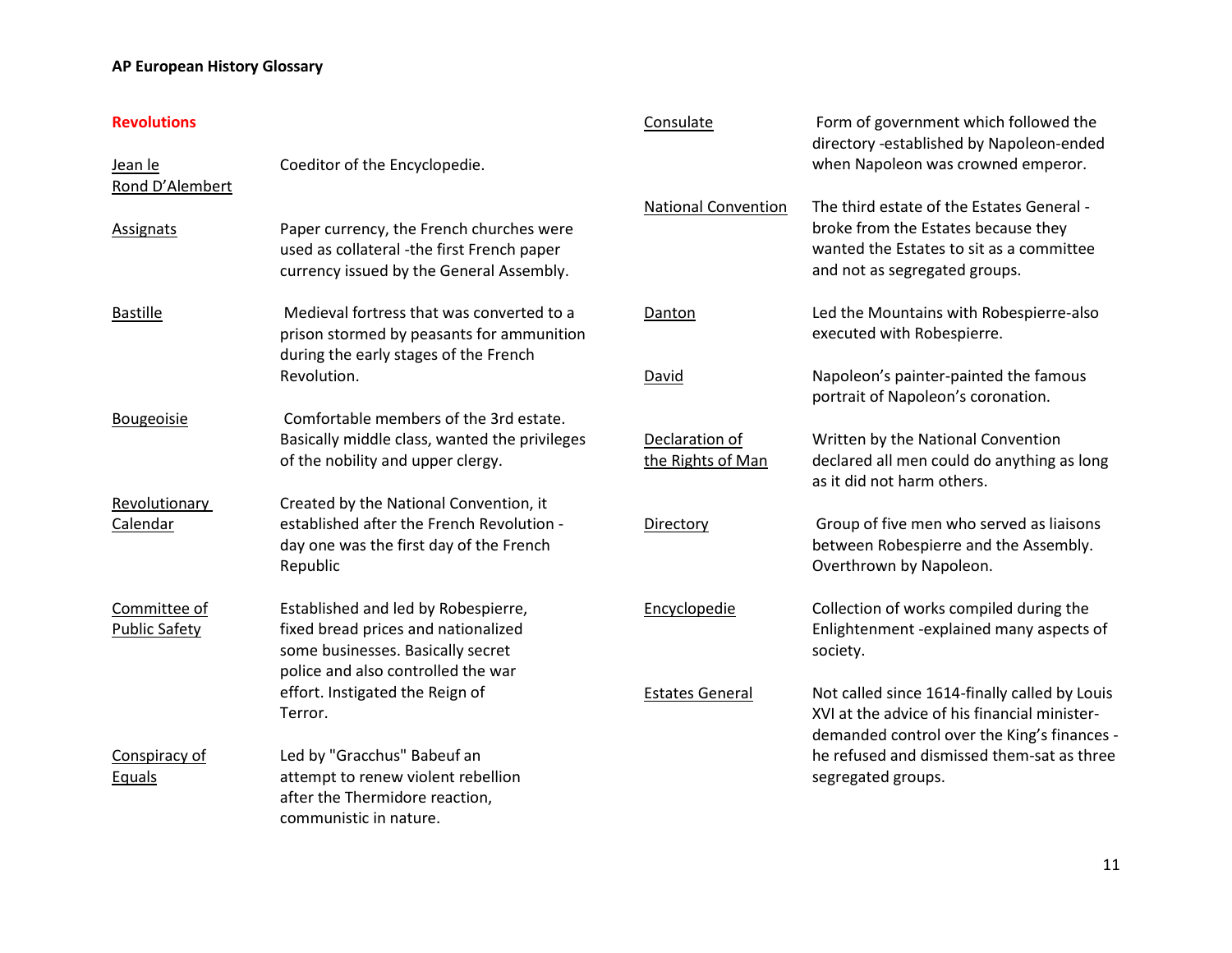| Gabelle           | Tax on salt during pre-revolutionary France-<br>included in the Estate's list of grievances.                                    |
|-------------------|---------------------------------------------------------------------------------------------------------------------------------|
| Girondists        | One of the two halves of the divided<br>National Convention. Non-Radical Liberals                                               |
| Great Fear        | Followed the storming of the Bastille-<br>people were scared of outlaws and<br>reprisals-fanned flames of rebellion.            |
| Guillotine        | Fast and relatively humane-used for mass<br>executions.                                                                         |
| <b>Intendants</b> | Created by Napoleon-kept watch over their<br>own area of France -allowed Napoleon not<br>to have to worry about petty problems. |
| Levee en Masse    | Law that obligated all French men between<br>certain ages to enlist in the army.                                                |
| Louis XVI         | King of France-executed for treason by the<br>National Convention-absolute monarch-<br>husband of Marie Antoinette.             |
| Marie Antoinette  | Louis XVI's wife -executed.                                                                                                     |
| Robespierre       | Member of the National Assembly-led the<br>Mountains-began and led the Committee of<br>Public Safety-began the Reign of Terror. |
| Sans-culottes     | Petty laborers and laboring poor-wore<br>pants not knee breeches-became a major<br>political group in revolutionary France.     |

| Tennis Court Oaths       | Taken by the National Assembly-stated that<br>they would not disband until they had made<br>a new constitution. Met here because they<br>were unable to go to their meeting place. |
|--------------------------|------------------------------------------------------------------------------------------------------------------------------------------------------------------------------------|
| First Estate             | Clergy.                                                                                                                                                                            |
| Second Estate            | Nobility.                                                                                                                                                                          |
| Third Estate             | Artisans etc. Everyone not in the First or<br>Second Estate.                                                                                                                       |
| Thermidorean<br>Reaction | A reaction against the violence of<br>the Reign of Terror. Robespierre<br>was executed.                                                                                            |
| <u>Ancien Regime</u>     | The old order before the Revolution in<br>France                                                                                                                                   |
| Regicide                 | The killing of the king                                                                                                                                                            |
| Versailles               | Site of palace outside Paris. Women<br>marched there to demand action from<br>Louis XVI.                                                                                           |
| Mary<br>Wollstonecraft   | Wrote Vindication of the Rights of<br>Man and A Vindication of the Rights of<br>Women.                                                                                             |
| Berlin Decree            | 1806-issued by Napoleon, instituted the<br>Continental System, in the response to<br>British blockade of commercial ports under<br>French control.                                 |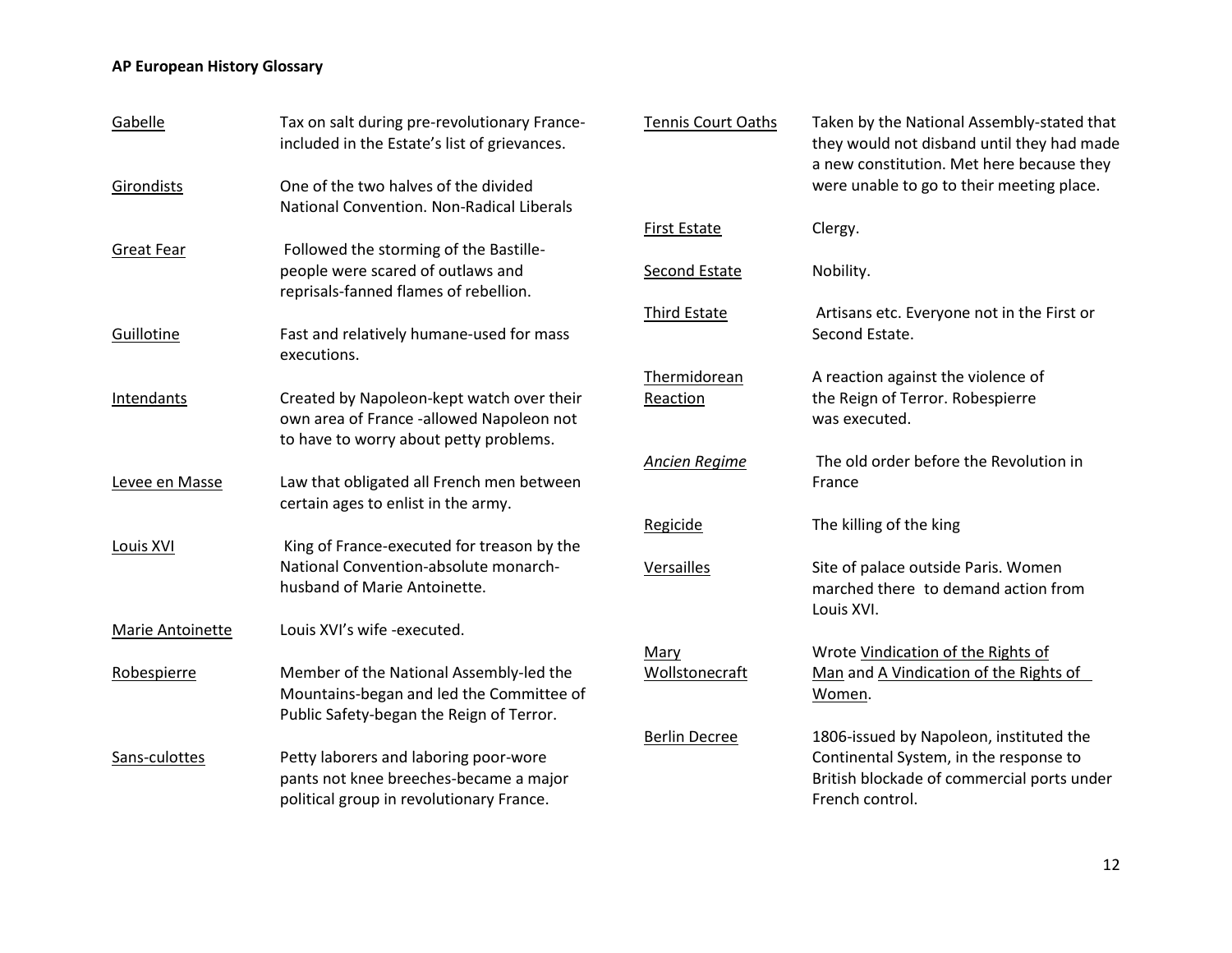| Joseph Bonaparte              | Napoleon's brother, made king of Spain but<br>unable to control the Spanish which led to                                               | Plebiscite                   | A vote of the people.                                                                                                                                                                      |
|-------------------------------|----------------------------------------------------------------------------------------------------------------------------------------|------------------------------|--------------------------------------------------------------------------------------------------------------------------------------------------------------------------------------------|
|                               | the costly Peninsula War.                                                                                                              | Rosetta Stone                | Found by one of Napoleon's officers during<br>the Egyptian campaign. Allowed people to                                                                                                     |
| Confederation<br>of the Rhine | League of German States organized<br>by Napoleon in 1813 after defeating                                                               |                              | decipher hieroglyphics.                                                                                                                                                                    |
|                               | the Austrians at Austerlitz. The<br>league collapsed after Napoleon's<br>defeat in Russia.                                             | Talleyrand                   | French representative at the Congress of<br>Vienna and limited the demands of other<br>countries upon the French.                                                                          |
| <b>Continental System</b>     | (1806-12)French economic plan to cripple<br>Britain. Russia's refusal to conform led to<br>the Russian campaign.                       | Saint Helena                 | South Atlantic island. Napoleon's final home<br>after the Battle of Waterloo.                                                                                                              |
| The Grand Army                | Combined French armies under Napoleon.<br>Virtually destroyed during Napoleon's ill-<br>fated Russian campaign.                        | Trafalgar                    | (October 1805) Britain's Admiral Nelson<br>destroyed the combined French and<br>Spanish navies. Nelson was killed but<br>invasion of Britain now became impossible.                        |
| Louis XVIII                   | (1814-24) tried to issue a Constitutional<br>Charter which accepted many revolutionary<br>changes and guaranteed civil liberties       | Metternich -                 | Austrian foreign minister who basically<br>controlled the Congress of Vienna. Wanted<br>to promote peace, conservatism, and the<br>repression of libaral nationalism throughout<br>Europe. |
| Napoleonic Code               | Passed by Napoleon. Took away many of<br>the rights gained by women, aimed at<br>re-establishing the "family monarchy".                | Castlereagh                  | British representative at Congress of<br>Vienna.                                                                                                                                           |
|                               | Modified after Napoleon's defeat.                                                                                                      | The Hundred Days             | The time from Napoleon's return from exile<br>on Elba to defeat at Waterloo.                                                                                                               |
| Peninsula War                 | France was forced to invade Spain after the<br>failure of Joseph Bonaparte. Very costly for<br>Napoleon. The Duke of Wellington helped | <b>Industrial Revolution</b> |                                                                                                                                                                                            |
|                               | the Spanish.                                                                                                                           | Sir Richard Arkwright        | Invented water frame at almost the same<br>time as the spinning jenny was invented.                                                                                                        |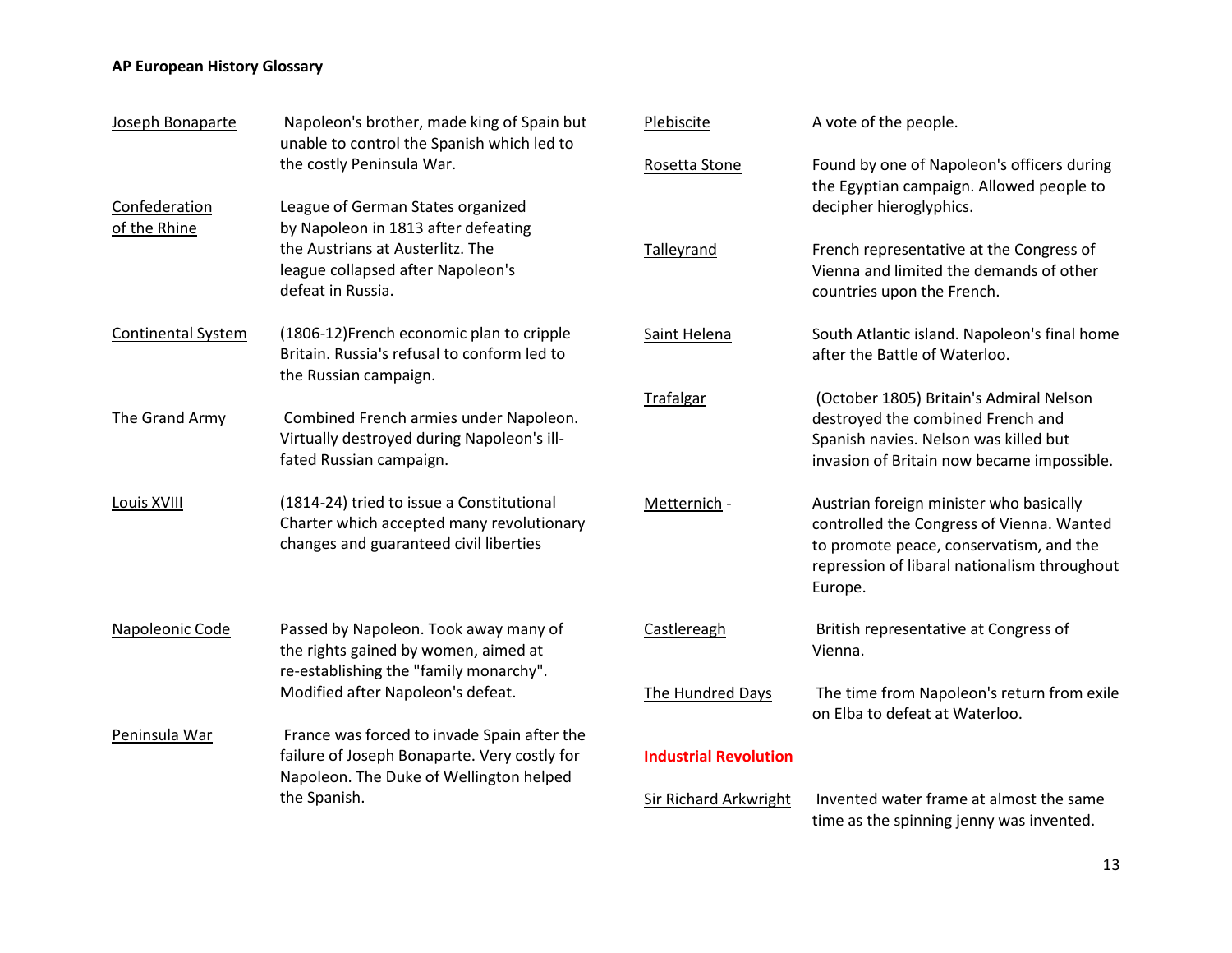| Jeremy Bentham           | Believed that public problems should dealt<br>with on a rational scientific basis. Believed<br>in the idea of the greatest good for the<br>greatest number. Wrote, Principles of<br>Morals and Legislation. |  |
|--------------------------|-------------------------------------------------------------------------------------------------------------------------------------------------------------------------------------------------------------|--|
| <b>Edmund Cartwright</b> | Inventor of the modern power loom.                                                                                                                                                                          |  |
| <b>Chartism</b>          | Agitation against poor laws-working class<br>discontent.                                                                                                                                                    |  |
| <b>Combination Acts</b>  | 1799 and 1800-made trade unionism illegal.                                                                                                                                                                  |  |
| The Communist            | Pamphlet written by Karl Marx and                                                                                                                                                                           |  |
| Manifesto                | Friedrich Engels-basis of Socialism.                                                                                                                                                                        |  |
| Corn Laws                | 1815 tariff on imported grain to protect<br>domestic producers. Never worked well.                                                                                                                          |  |
| Henry Cort               | Refined pig iron-puddling furnace-heavy<br>rolling mills                                                                                                                                                    |  |
| Benjamin Disraeli        | British Conservative-extended vote to all<br>middle class male workers, needed to                                                                                                                           |  |
|                          | broaden aristocratic voter base.                                                                                                                                                                            |  |
| <b>Friedrich Engels</b>  | Condition of Working Class in England-<br>society's problems caused by capitalism and<br>competition. Colleague of Karl Marx.                                                                               |  |
| Factory Act 1833         | Created factory worday for children<br>between 9-13 to 8 hours a day. Not<br>applicable to home. Outlawed child labor                                                                                       |  |

|                             | under 9-factory owners establish schools.<br>Destroyed family unit.                                                                    |
|-----------------------------|----------------------------------------------------------------------------------------------------------------------------------------|
| <b>Charles Fourier</b>      | French social theorist-criticized capitalism-<br>wanted socialist utopia and emancipation<br>of women. Theory of Four Movements.       |
| James Hargreaves            | About 1705 invented spinning jenny                                                                                                     |
| Industrialization           | New inventions, cotton and iron-changed<br>small businesses beyond all recognition.                                                    |
| John Kay                    | Inventor of flying shuttle, (1733).                                                                                                    |
| Laissez-faire<br>capitalism | Minimal governmental interference in the<br>economic affairs. Adam Smith and Francois<br>Quesnay.                                      |
| Karl Marx                   | German - father of socialism-emancipation<br>of women-Communist Manifesto.                                                             |
| Thomas Newcomen             | 1705 invented steam engine that used coal,<br>very inefficient.                                                                        |
| Robert Owen                 | Scottish spoke out about hiring children.<br>Created mills in New Harmony.                                                             |
| <b>Henry Palmerston</b>     | Hawkish English Foreign Minister during<br>revolutions of 1848.                                                                        |
| A People's Charter          | Draft of reform Bill which called for<br>universal suffrage payment of members of<br>Parliament and annual elections-6 main<br>points. |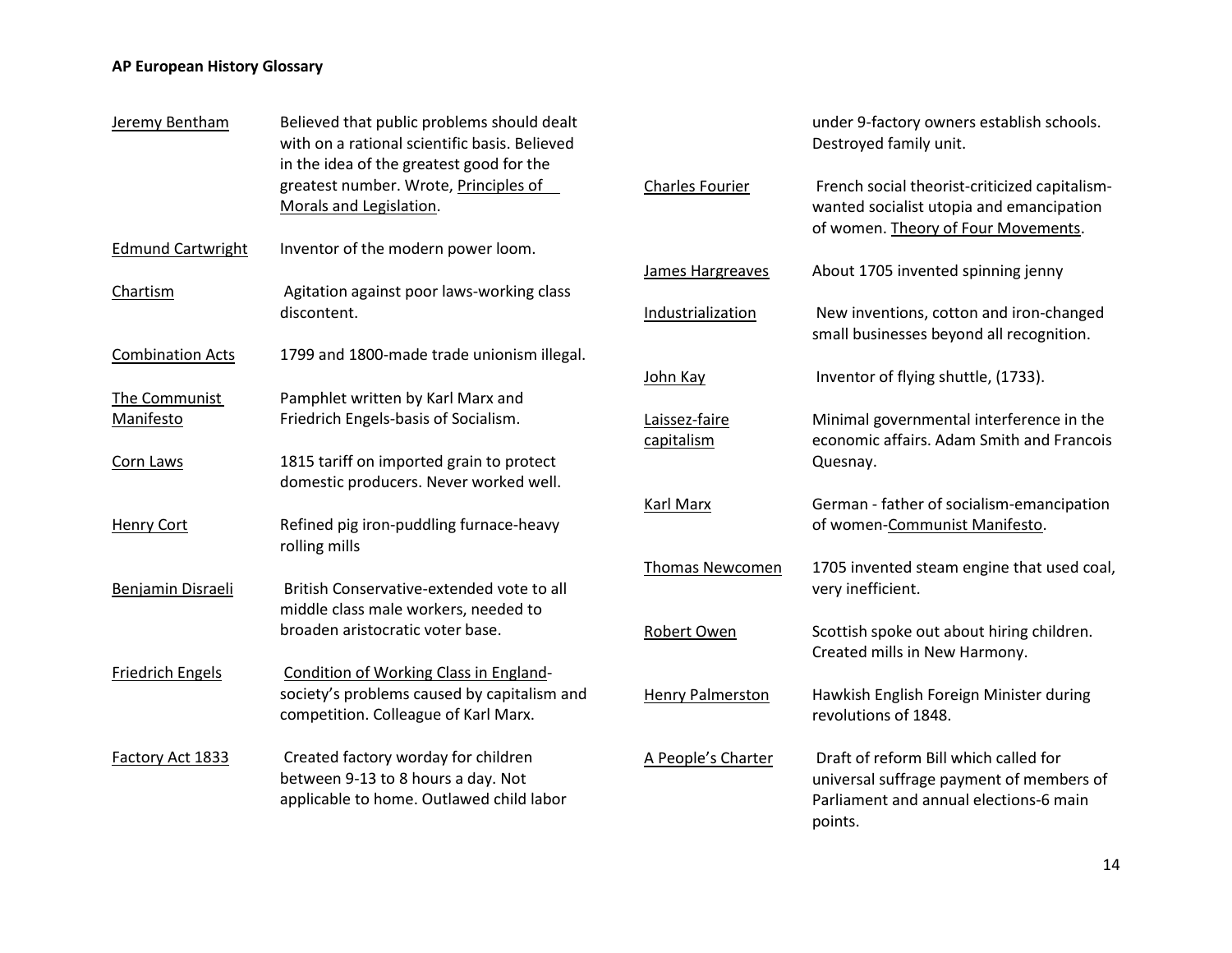| Poor Law                 | 1834, Gave some aid to the poor, but not<br>very helpful against unemployment. Very<br>favorable to employers.                                      | Ausgleich, 1867            | Refers to the compromise of 1867 which<br>created the dual monarchy of Austria and<br>Hungary.                                               |
|--------------------------|-----------------------------------------------------------------------------------------------------------------------------------------------------|----------------------------|----------------------------------------------------------------------------------------------------------------------------------------------|
| First Reform Bill        | 1832, Modified the old political system by<br>easing voting qualifications (but still not<br>easy to qualify!). Abolished some smaller<br>boroughs. | "Blood and iron"           | Refers to Prussian tactics brought about by<br>Otto von Bismarck; his unification of<br>Germany was through a policy of "blood<br>and iron". |
| Second Reform Bill       | 1867, Conservatives and Liberals trying to<br>gain votes. Disraeli's Conservatives                                                                  | <b>Bundesrat</b>           | The federal council of Austrian government.                                                                                                  |
|                          | extended the vote to almost 1 million more<br>voters.                                                                                               | Count Camillo Cavour       | Endorsed the economic doctrines of the<br>middle class. Worked for a secret alliance<br>with Napoleon III against Austria. Worked            |
| <u>Tory</u>              | Political party in Britain controlled by<br>aristocracy.                                                                                            |                            | to unite Italy.                                                                                                                              |
| <b>Utopian Socialism</b> | Ideal society based on socialist ideals-Louis<br><b>Blanc and Charles Fourier</b>                                                                   | Carbonari                  | A secret society; designated to overthrow<br>Bonapartist rulers; they were liberal<br>patriots.                                              |
| James Watt               | Added a condenser to Newcomen's steam<br>engine to make it more efficient. Led to<br>steam becoming a viable source of power.                       | <b>Carlsbad Decrees</b>    | 1819, it discouraged liberal teachings in<br>southern Germany. Censorship imposed by<br>Metternich.                                          |
| <b>Whig</b>              | British party more responsive to<br>commercial and manufacturing interests.                                                                         | Constitutional<br>Monarchy | Monarch rules with limitations by<br>the constitution; written or unwritten.                                                                 |
| <b>Nationalism</b>       |                                                                                                                                                     | <b>Ems Telegram</b>        | A message from William I of Prussia to<br>Napoleon III which brought France into the                                                         |
| Alexander II             | (r.1855-81) Emperor of Russia; advocated<br>moderate reforms for Russia; emancipated                                                                |                            | Franco Prussian war.                                                                                                                         |
|                          | the serfs; he was assassinated.                                                                                                                     | Franco-Prussian War        | 1870-71, war between France and Prussia;<br>seen as German victory; seen as a struggle<br>of Darwinism; led to Prussia being the most        |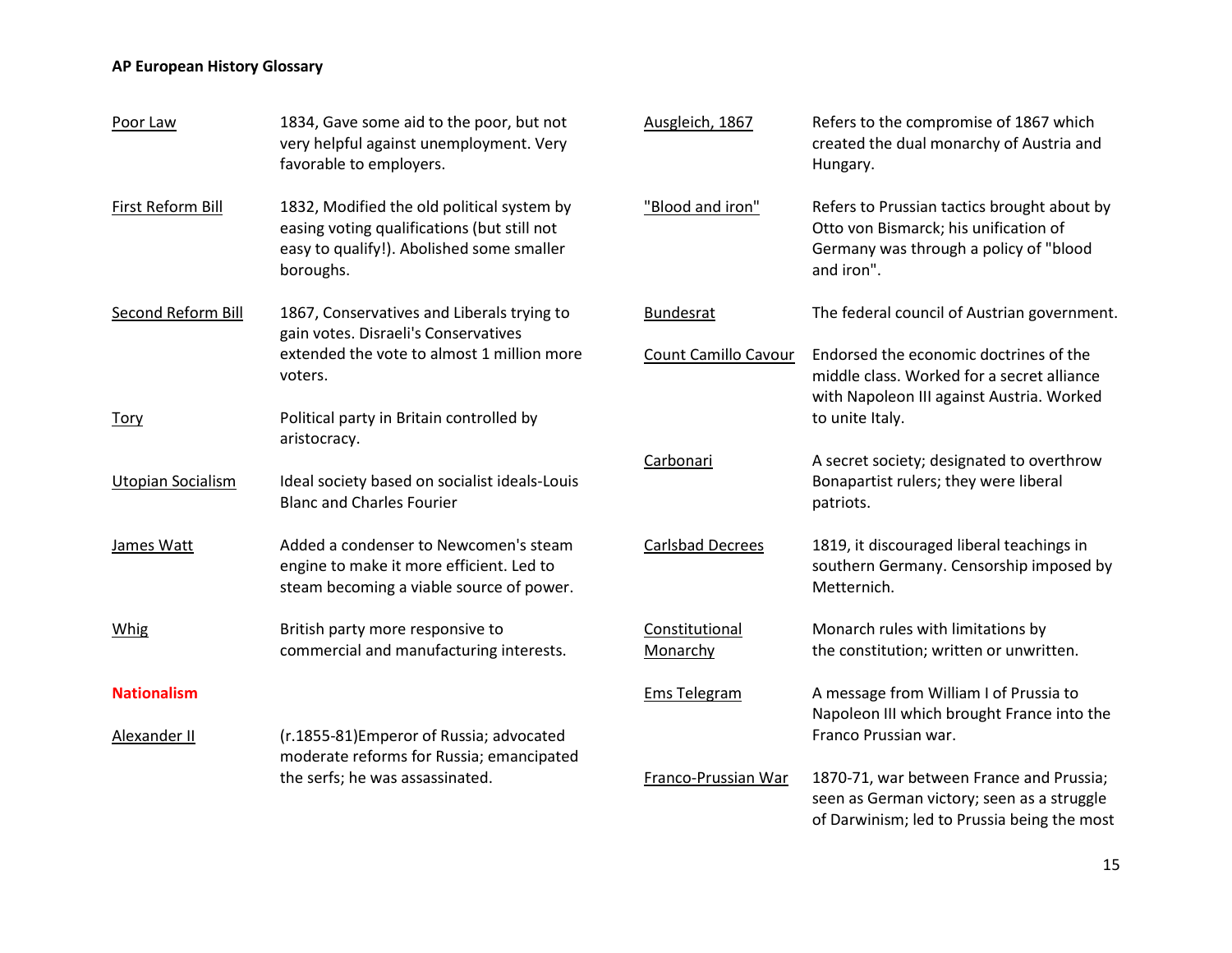|                    | powerful European nation. Instigated by<br>Bismarck; France seen as the aggressor.                                                                        | Nationalism                | Pride in one's nation, group, or traditions; a<br>desire for independence.                                                                                              |
|--------------------|-----------------------------------------------------------------------------------------------------------------------------------------------------------|----------------------------|-------------------------------------------------------------------------------------------------------------------------------------------------------------------------|
| Frankfurt Assembly | 1807-82; personified the romantic<br>revolutionary nationalism. Attempted to<br>unify Germany.                                                            | Napoleon III               | Original Napoleon's nephew; consolidated<br>conservative government and the ideals of<br>nationalism.                                                                   |
| Giuseppe Garibaldi | (1807-82) An Italian radical who emerged<br>as a powerful independent force in Italian<br>politics. He planned to liberate the Two<br>Kingdoms of Sicily. | Panslavism                 | A movement to promote the independence<br>of Slav people. Roughly started with the<br>Congress in Prague; supported by Russia.<br>Led to the Russo-Turkish War of 1877. |
| Louis Kossuth      | Leader of the Hungarians, demanded<br>national autonomy with full liberties and<br>universal suffrage in 1848.                                            | Pogroms                    | Persecution of minorities, especially the<br>Jews in Russia.                                                                                                            |
| Leopold II         | 1865-1909; King of Belgium, sent Henry<br>Stanley to Africa.                                                                                              | Realpolitik                | Political theory, advocated by Bismarck,<br>that national success justifies any means<br>possible. Very Machiavellian.                                                  |
| Liberalism         | The base ideas of liberty & equality.                                                                                                                     | <b>Red Shirts</b>          | Volunteers in Garibaldi's army                                                                                                                                          |
|                    |                                                                                                                                                           | Reichstag                  | Popularly elected parliament in Germany.<br>Very little power.                                                                                                          |
| <b>Magyars</b>     | In 1867 the Hungarian nobility restored the<br>constitution of 1848 and used it to<br>dominate both the Magyar peasantry & the<br>minority population.    | Russification              | Policy imposing Russian customs and<br>traditions on other people.                                                                                                      |
| Giuseppe Mazzini   | Italy idealistic patriot; preached a<br>centralized democratic republic based on<br>universal suffrage and the will of the                                | Syllabus of Errors         | 1864. Pope Pius IX denounced rationalism,<br>socialism, and separation of church and<br>state.                                                                          |
|                    | people.                                                                                                                                                   | <b>Treaty of Frankfurt</b> | The end of the Franco-Prussian War. Alsace<br>and Lorraine given to Germany.                                                                                            |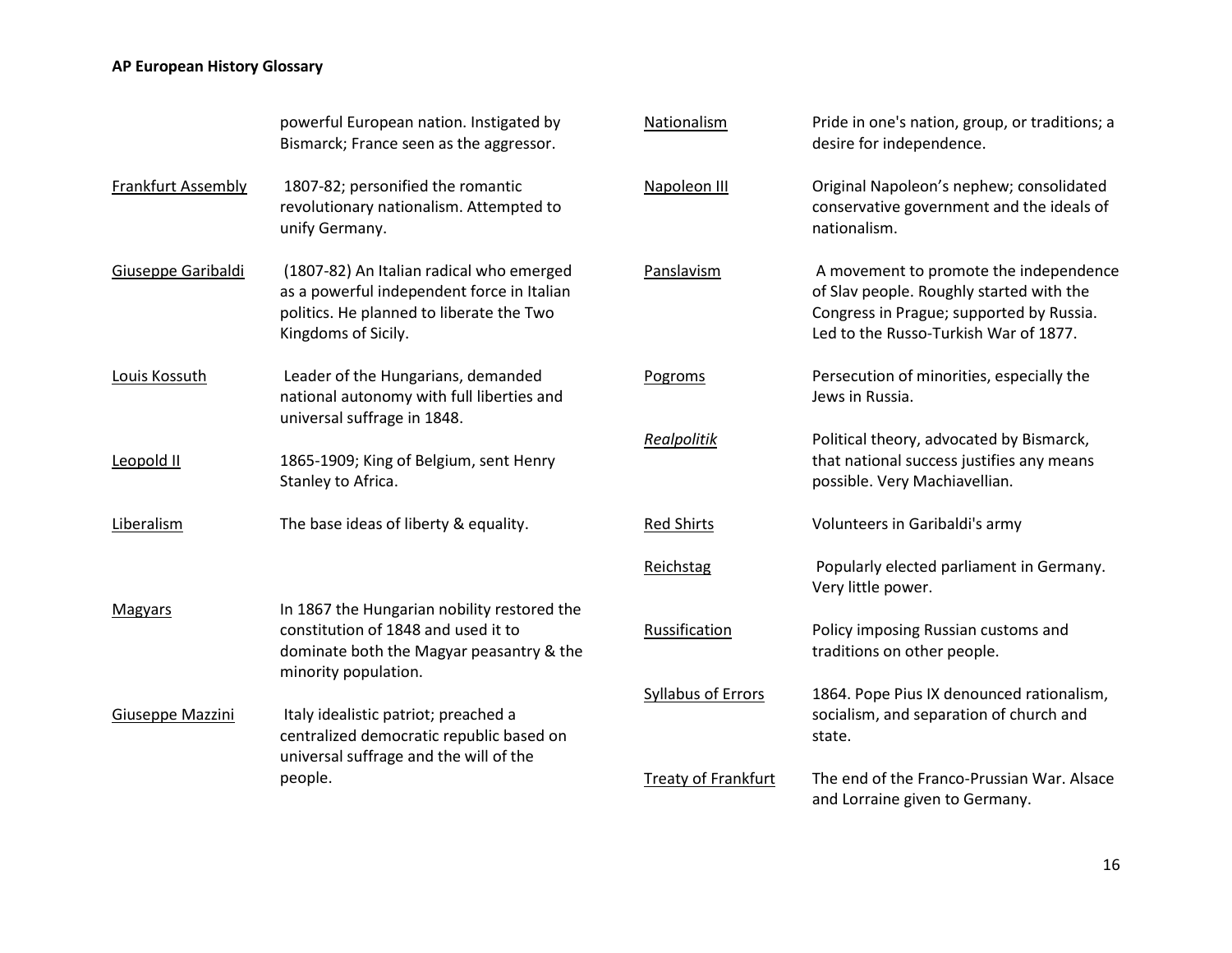| Otto von Bismarck      | (1815-1898) Prussian chancellor who<br>engineered the unification of Germany<br>under his rule.                                       | <b>Belgian Congo</b>      | Exploited by Leopold II at Belgium under the<br>Berlin Act, Leopold was supposed to act as a<br>trustee. He violated the agreement and<br>stripped the country of its resources.  |
|------------------------|---------------------------------------------------------------------------------------------------------------------------------------|---------------------------|-----------------------------------------------------------------------------------------------------------------------------------------------------------------------------------|
| Zemstvos<br>Zollverein | Local assemblies in Russia.<br>Economic custom union of German states,<br>founded in 1818 by Prussia. Eliminated<br>internal tariffs. | <b>Berlin Conference</b>  | 1885 - Laid down the rules for the conquest<br>of Africa: 1) European countries holding a<br>coast inland. 2) Occupation must be with<br>real troops 3) Must give notice of which |
| Risorgimento           | Italian period of history from 1815 to1850.                                                                                           |                           | countries were occupied. 4) Started the<br>scramble for Africa.                                                                                                                   |
| Grossdeutsch           | Great German Party at the Frankfurt<br>Assembly. "Big Germans".                                                                       | Boer War                  | English vs. Dutch settlers in South Africa.<br>England won 1899-02, showed that English<br>tactics were no good.                                                                  |
| Kleindeutsch           | Little German Party at the Frankfurt<br>Assembly. "Little Germans".                                                                   | <b>East India Company</b> | Dutch trading company worried about<br>colonizing the world.                                                                                                                      |
| Volksgeist             | Idea created by J.G. Herder to identify the<br>national character of Germany, but soon<br>passed to other countries.                  | Congress of Berlin        | Assembly of representatives of Germany,<br>Russia, Hungary, Britain, France, Italy, and<br>the Ottoman Empire.                                                                    |
| <b>Imperialism</b>     |                                                                                                                                       | Fashoda Incident          | Conflict in Africa between France and<br>Britain.                                                                                                                                 |
| Algeciras Conference   | Conference provoked Germany backfired<br>on Germany over the issues of the Morocco<br>crisis.                                         | <b>Cecil Rhodes</b>       | Born in 1853, played a major political and<br>economic role in colonial South Africa. He<br>was a financier, statesman, and empire<br>builder with a philosophy of mystical       |
| Imperialism            | One who dominates the political, social, and<br>economic life of another.                                                             |                           | imperialism.                                                                                                                                                                      |
|                        |                                                                                                                                       | Protectorate              | Relationship between 2 states in which the<br>stronger state guarantees to protect the                                                                                            |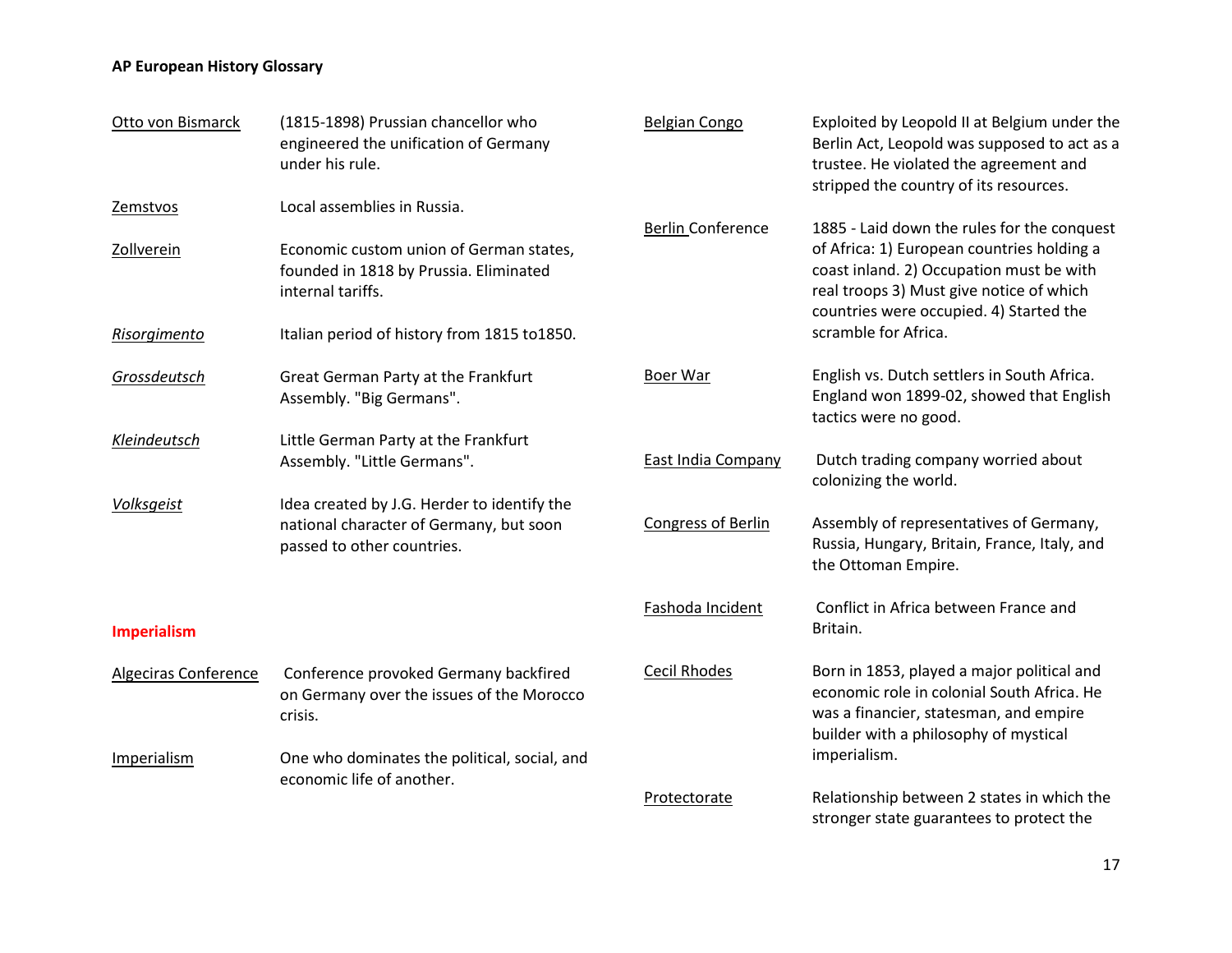|                          | weaker state from external aggression in<br>return for full or partial control of its<br>domestic and foreign affairs.                                                       | <b>Entente Cordial</b>      | Britain gained control of Egypt. France<br>gained control of Morocco. But not a<br>written alliance only and agreement.<br><b>Basically against Germany.</b>             |
|--------------------------|------------------------------------------------------------------------------------------------------------------------------------------------------------------------------|-----------------------------|--------------------------------------------------------------------------------------------------------------------------------------------------------------------------|
| Sphere of Influence      | In international politics, the claim by a<br>state to exclusive or predominant control<br>over a foreign area or territory.                                                  | Archduke Franz<br>Ferdinand | Heir to the Austria-Hungarian throne, was<br>assassinated in Sarajevo, started World War<br>I.                                                                           |
| The White Man's          | 1899, Rudyard Kipling's poem, "The White                                                                                                                                     |                             |                                                                                                                                                                          |
| <b>Burden</b>            | Man's Burden," critical about imperialism.                                                                                                                                   | David Lloyd George          | British Prime Minister and representative to<br>the Treaty of Versailles.                                                                                                |
| <b>Heart of Darkness</b> | Joseph Conrad, 1902. The story reflects the                                                                                                                                  |                             |                                                                                                                                                                          |
|                          | physical and psychological shock Conrad<br>himself experienced in 1890, when he                                                                                              | Isolationism                | Not becoming involved in global or regional<br>events.                                                                                                                   |
|                          | worked briefly in the Belgian Congo.                                                                                                                                         | Joseph Joffre               | French general led the French at the Battle                                                                                                                              |
| <b>Great War</b>         |                                                                                                                                                                              |                             | of the Marne.                                                                                                                                                            |
| <b>Balkan Wars</b>       | Serbia, Greece, Bulgaria took Macedonia<br>from the Ottomans in 1912. Serbia then<br>fought Bulgaria in the second Balkan War in<br>1913 Austria intervened to stop the war. | Kaiser Wilhelm II           | Germany. Dismissed Bismarck in 1890. Did<br>not renew Bismarck's treaty with Russia and<br>"Forced" Russia to look for another ally,<br>France.                          |
| <b>Black Hand</b>        | Ultra Nationalist, Serbian Society. Secretly<br>supported by members of the Serbian<br>government.                                                                           | Kruger Telegram             | William II sent Kruger of the Transvaal a<br>congratulatory telegram upon hearing of<br>the failure of the Jamison Raid. Alerted<br>Britain of the dangers from Germany. |
| Conscription             | Forced recruitment into the army to meet                                                                                                                                     |                             |                                                                                                                                                                          |
|                          | the needs of war.                                                                                                                                                            | V. I. Lenin                 | Believed in Marxist Socialism: 1) Believed<br>capitalism must be destroyed. 2) A social                                                                                  |
| Charles I (1887-1922)    | Last Austrian Emperor abdicated Nov. 1918.                                                                                                                                   |                             | revolution was possible in backward Russia.                                                                                                                              |
|                          | The next day Austria was declared a                                                                                                                                          |                             | 3) The need for highly trained workers                                                                                                                                   |
|                          | Republic as was Hungary                                                                                                                                                      |                             | partly controlled by revolutionaries like<br>himself.                                                                                                                    |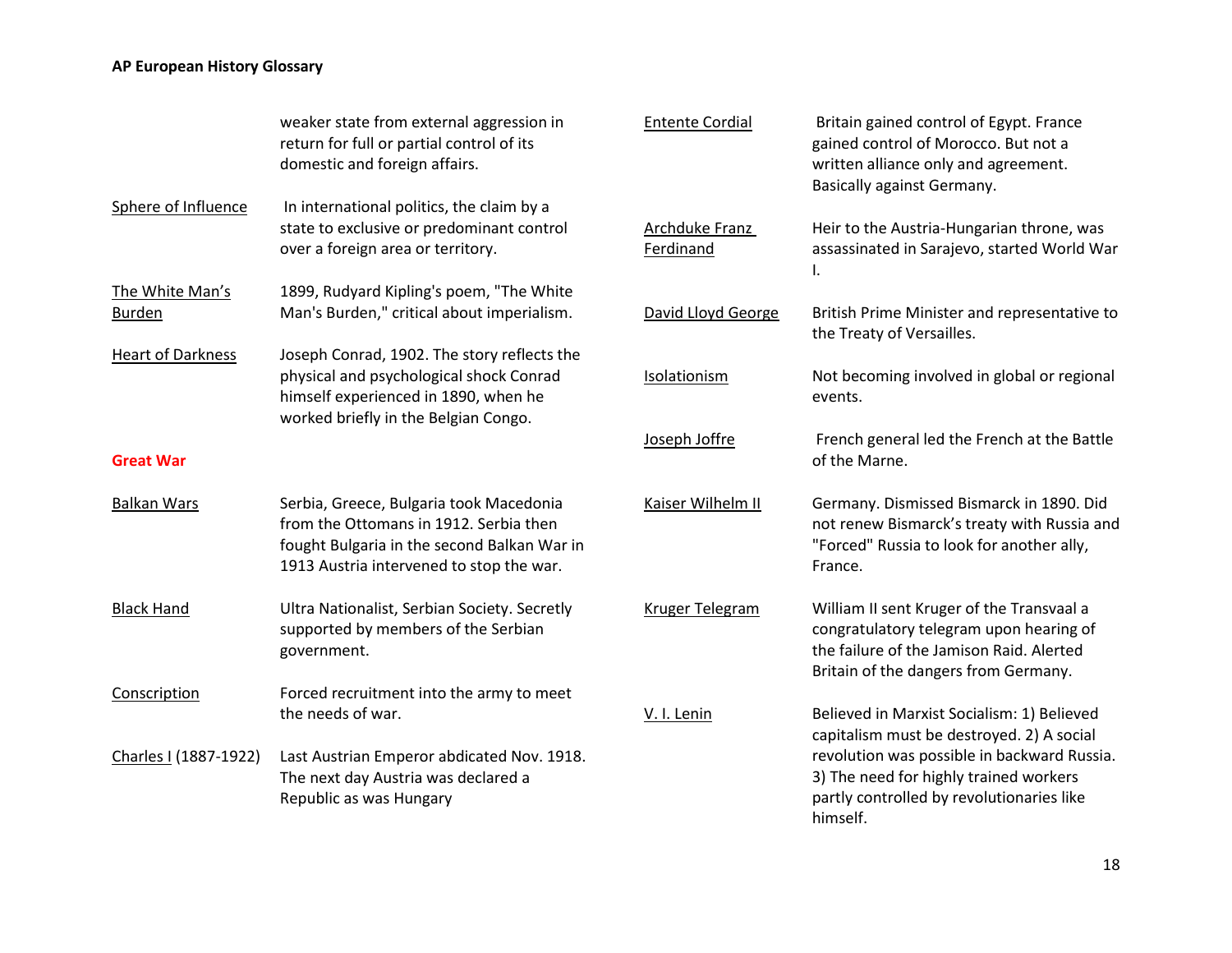| League of Nations                        | Allies worked out terms for peace with<br>Germany, 1919, precursor to the United<br>Nations.                                                                            | <b>Treaty of Versailles</b> | Negotiated by the Big Three Germany was<br>stripped of colonies Alsace and Loraine<br>given back to France. Poland was<br>reconstituted as a state. Polish corridor                                                                                |
|------------------------------------------|-------------------------------------------------------------------------------------------------------------------------------------------------------------------------|-----------------------------|----------------------------------------------------------------------------------------------------------------------------------------------------------------------------------------------------------------------------------------------------|
| Lusitania                                | Sunk in 1915 by a German submarine. 139<br>American killed. Forced Germany to stop<br>submarine warfare.                                                                |                             | would split Prussia from Germany. The Saar<br>region would be French for 15 years. Heavy<br>repercussions (not specified until later.)                                                                                                             |
| <b>Battle of the Marne</b>               | A major French victory against the invading<br>German army at the start of WWI. In reality<br>lost Germany the war.                                                     | <b>Battle of Verdun</b>     | 1916 German assault on the French<br>fortress-turned into a battle of attrition<br>France won.                                                                                                                                                     |
| Morocco Crisis, 1911                     | After the French received Morocco,<br>Germany demanded an international                                                                                                 | <b>Triple Entente</b>       | 1914, Great Britain, France, and Russia.                                                                                                                                                                                                           |
|                                          | conference- German bullying forced<br>England and France closer. Germany gained<br>nothing.                                                                             | Wilson's Fourteen<br>Points | President Wilson's Peace proposal in 1918<br>stressed national self-determination and<br>the rights of the small countries. Freedom<br>of the seas and free trade. Clemenceau                                                                      |
| Nicholas II                              | The last tsar. Wanted supreme rule of army<br>and government. Led the armies to defeat.                                                                                 |                             | said, "God only had ten."                                                                                                                                                                                                                          |
|                                          | Forced to abdicate in 1917 by the Duma.                                                                                                                                 | Woodrow Wilson              | U.S. President, who led USA into WWI. He<br>proposed the 14 points. He attended the                                                                                                                                                                |
| Gavrilo Princip                          | The assassin of Archduke Francis Ferdinand<br>of Austria, a member of the Black Hand                                                                                    |                             | peace conference at Versailles.                                                                                                                                                                                                                    |
| <b>Treaty of</b><br><b>Brest-Litovsk</b> | Treaty between Bolsheviks and Germans to<br>get Russia out of the war. 1) Russia lost 1/3<br>of her population. 2) height of German<br>success in WWI. Signed by Lenin. | Zimmerman Telegram          | German Arthur Zimmerman sent a telegram<br>to the German minister in Mexico City<br>telling him to promise the Mexican<br>President German help if Mexico went to<br>war with the U.S. the telegram was<br>intercepted and decoded by the British, |
|                                          |                                                                                                                                                                         |                             | shocked the American public.                                                                                                                                                                                                                       |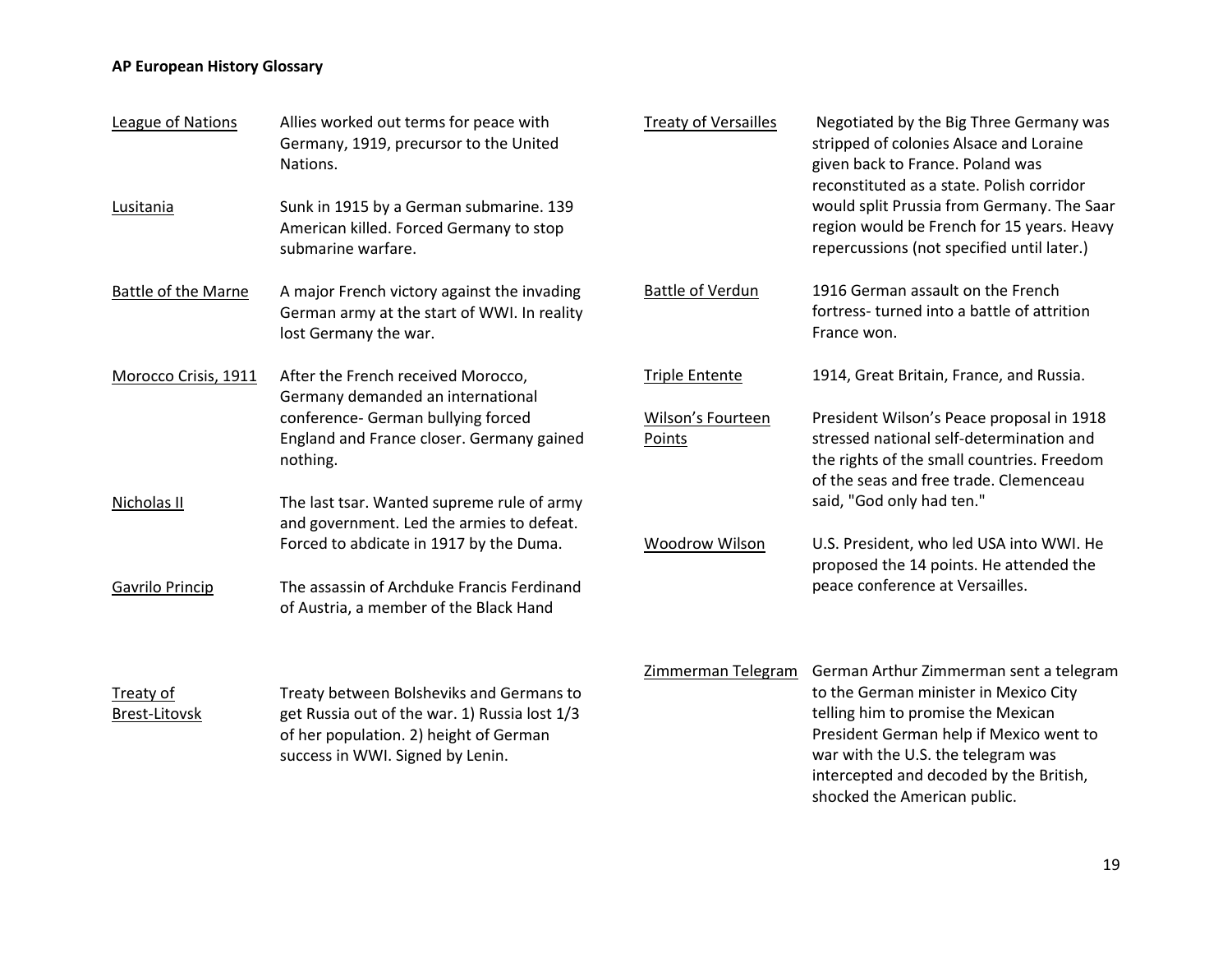| Army Order #1           | Issued by the Petrograd Soviet Stripped<br>offices of their authority and placed the<br>power in the hands of elected committees<br>of common soldiers.   | Alexander Kerensky             | Headed the Provisional Government in<br>1917. Refused to redistribute confiscated<br>landholdings to the peasants. Thought<br>fighting the war was a national duty.                           |
|-------------------------|-----------------------------------------------------------------------------------------------------------------------------------------------------------|--------------------------------|-----------------------------------------------------------------------------------------------------------------------------------------------------------------------------------------------|
| <b>Bloody Sunday</b>    | In Russia 1905 Russian soldiers<br>inadvertently opened fire on<br>demonstrators, turning them against the<br>tsar. Possibly the start of the Revolution. | <b>General Kornilov</b>        | Wanted to be the savior of Russia. Tried to<br>stage a coup-demanded the resignation of<br>all ministers Kerensky ordered him to turn<br>over command. But soldiers refused to<br>follow him. |
| <b>Bolsheviks</b>       | "Majority group" of Russian Communists<br>during the revolution. Eventual winners.                                                                        | Kronstadt Revolt               | Rebellion of previously loyal sailors at the<br>naval base. Suppressed by the military.                                                                                                       |
| Cheka                   | Secret police set up by Lenin-arrested<br>"enemies of the revolution".                                                                                    | <b>March Revolution</b>        | After the revolt Lenin introduced the N.E.P.<br>Bolsheviks become the leaders of Russia.                                                                                                      |
| Decembrist Revolt       | Uprising in Russia mainly soldiers soon<br>suppressed-first manifestation of the<br>modern revolutionary movement inspired<br>by ideology.                | Mensheviks                     | 'Minority group' of Communists in Russian<br>Revolution.                                                                                                                                      |
| Fyodor Dostoevsky       | Russian novelist.                                                                                                                                         | Mir                            | Peasant village assembly responsible to the<br>government.                                                                                                                                    |
| Duma                    | Popular parliament.                                                                                                                                       | <b>October Manifesto</b>       | Issued in Russia because of fear of a general<br>strike. Granted full civil rights and a popular                                                                                              |
| <b>Fundamental Laws</b> | Issued by the Russian Government in 1906.<br>The tsar retained great power. The Duma                                                                      |                                | parliament-Duma.                                                                                                                                                                              |
|                         | was elected by universal male suffrage. The<br>Upper House could pass laws but the Tsar<br>had veto power.                                                | "Peace, Bread,<br>and Land"    | Lenin's slogan in the Revolution. Peace from<br>the war; Land for the peasants; Food for all.                                                                                                 |
|                         |                                                                                                                                                           | <b>World War II and beyond</b> |                                                                                                                                                                                               |
|                         |                                                                                                                                                           | Anschluss                      | The annexation of Austria by Germany in                                                                                                                                                       |

1938.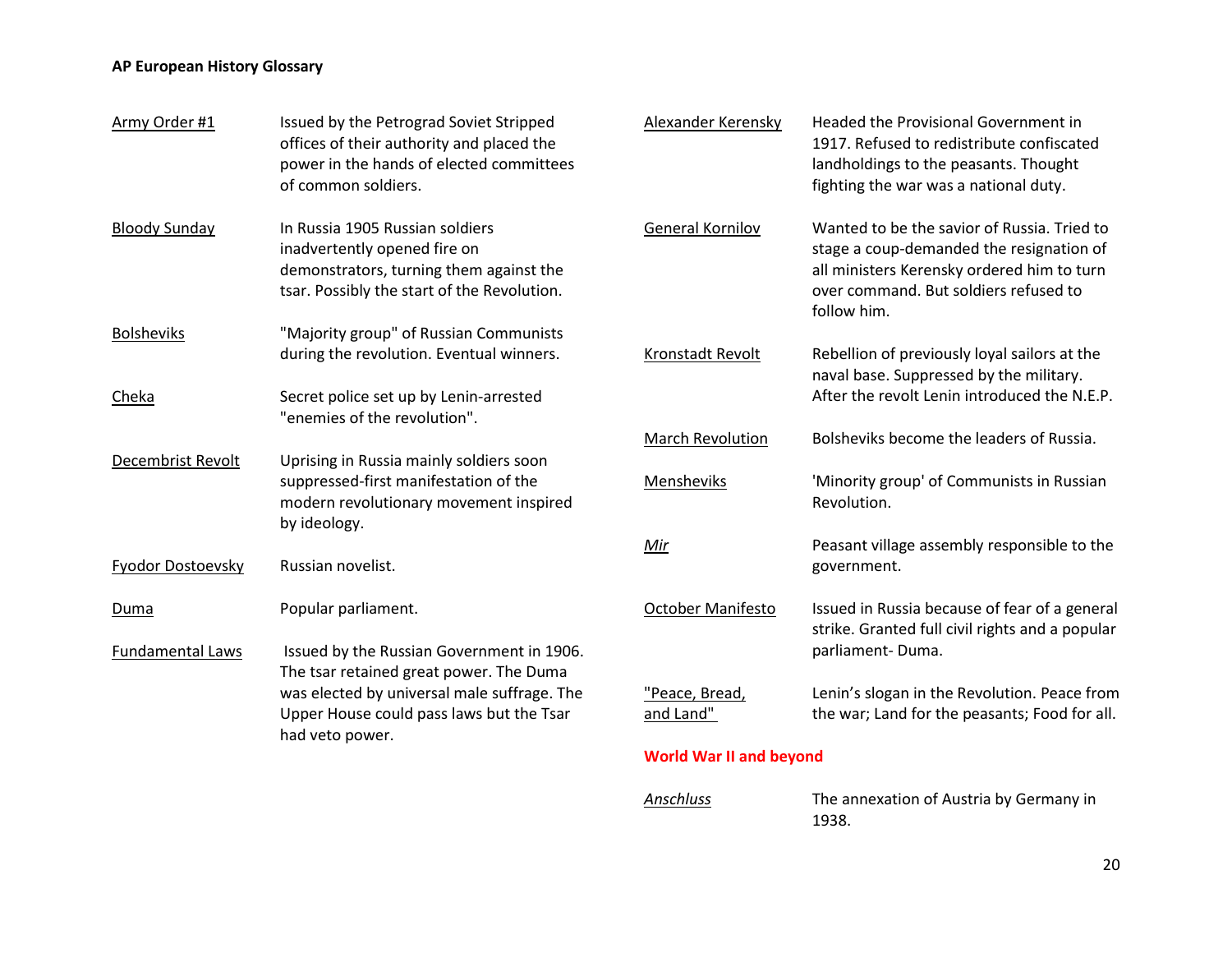| Anti-Comintern Pact         | Between Hitler and Japan; offered security<br>against Russia.                                                                                                               | <b>Edouard Daladier</b>  | French leader of the radical socialists;<br>accepted Hitler's terms for peace.                                                                                                                                                 |
|-----------------------------|-----------------------------------------------------------------------------------------------------------------------------------------------------------------------------|--------------------------|--------------------------------------------------------------------------------------------------------------------------------------------------------------------------------------------------------------------------------|
| <b>Atlantic Charter</b>     | August 1941; called for peace without<br>territorial expansion or secret agreements,<br>and for free elections, and self -<br>determination for all liberated nations.      | Francisco Franco         | Spanish General; organized the revolt in<br>Morocco, which led to the Spanish Civil<br>War. Leader of the Nationalists - right wing,<br>supported by Hitler and Mussolini, won the<br>Civil War after three years of fighting. |
| Casablanca                  | Resolved to accept nothing less than                                                                                                                                        |                          |                                                                                                                                                                                                                                |
| Conference                  | unconditional surrender of Axis powers.                                                                                                                                     | Lebensaum                | Living Room. Phrase used by Hitler to<br>justify invasion of other countries.                                                                                                                                                  |
| <b>Neville Chamberlain</b>  | 1938; gullible British Prime Minister;                                                                                                                                      |                          |                                                                                                                                                                                                                                |
|                             | declared that Britain and France would fight<br>if Hitler attacked Poland.                                                                                                  | Lend-Lease Program       | In 1941, the US lent money and resources<br>to the European states to help<br>reconstruction.                                                                                                                                  |
| Winston Churchill           | 1874 to 1965; greatest wartime leader;                                                                                                                                      |                          |                                                                                                                                                                                                                                |
|                             | rallied the British with his speeches,<br>infectious confidence, and bulldog<br>determination; known for his "iron curtain"<br>speech; led the British during World War II; | <b>Maginot Line</b>      | Line of defense built by France to protect<br>against German invasion. Stretched from<br>Belgium to Switzerland.                                                                                                               |
|                             | agreed Hitler should be conquered; was<br>thrown out by his own people.                                                                                                     | <b>Munich Conference</b> | 1938; Chamberlain, France and other<br>countries (not the USSR); they agreed that<br>Sudentenland should be ceded to Germany;<br>Chamberlain secured peace with Germany.                                                       |
| $D$ -Day                    | June 6, 1944; Americans and British forces<br>under General Dwight Eisenhower landed<br>on the beaches of Normandy; this was<br>history's greatest naval invasion.          | Pacificism               | Anabaptists laid great stress on this; they<br>would not run for office or serve in the<br>armed forces; not being involved in many<br>wars.                                                                                   |
| <b>Battle of Stalingrad</b> | Turning point for Germany in the war. Loss<br>of the Germany 6 <sup>th</sup> Army and beginning of<br>the Russian push towards Berlin.                                      | Potsdam Conference       | Brought forward many differences over east<br>Europe; postwar conference in July of 1945;<br>Stalin would not allow any type of freely<br>elected government in east European                                                  |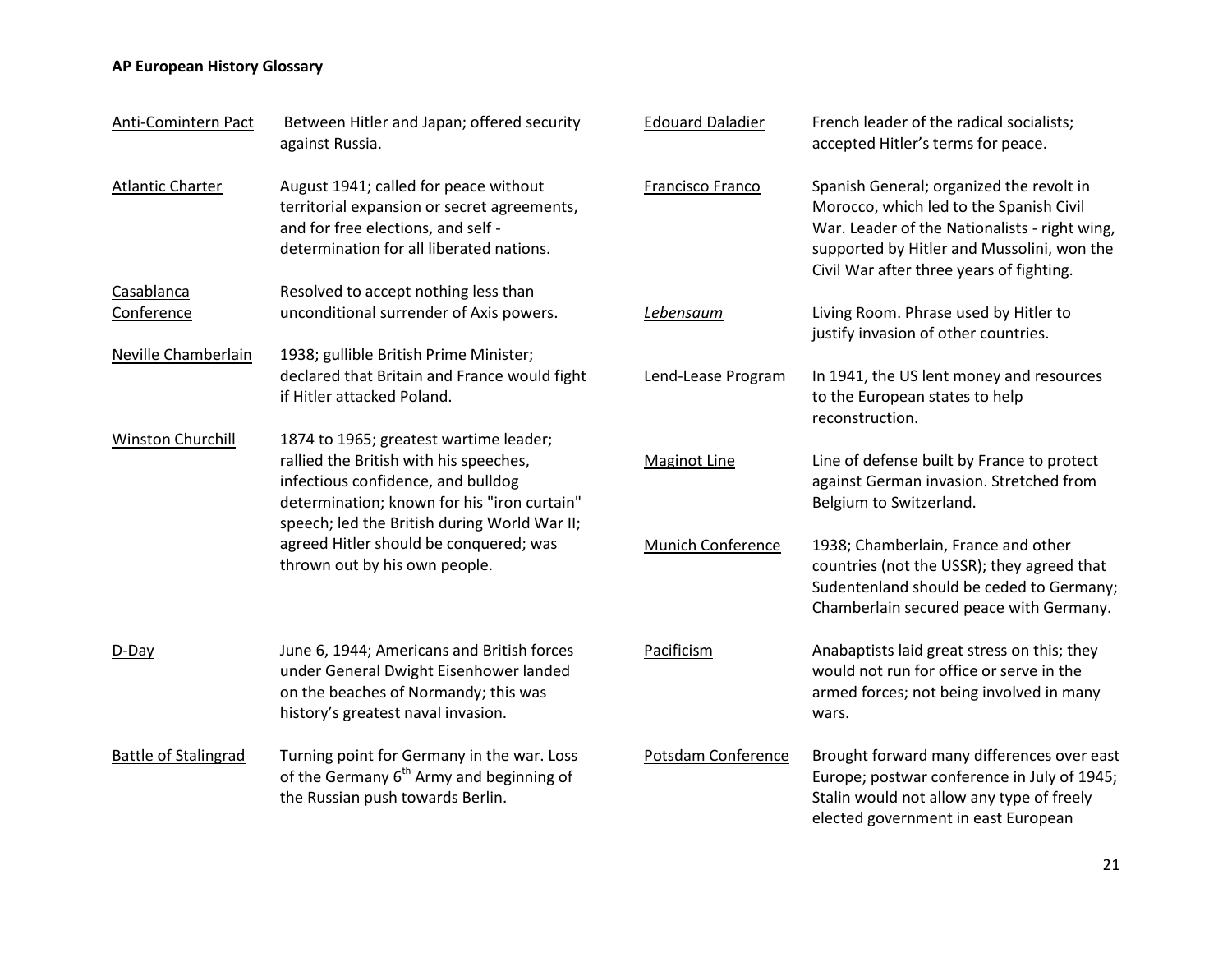|                                    | countries; Roosevelt had died and was<br>succeeded by Harry Truman, who<br>demanded free elections.                                                                                                                                | <b>Teheran Conference</b> | Meeting in 1943; Stalin, Roosevelt,<br>Churchill; confirmed their defense to crush<br>Hitler.                                                                                                                                                                           |
|------------------------------------|------------------------------------------------------------------------------------------------------------------------------------------------------------------------------------------------------------------------------------|---------------------------|-------------------------------------------------------------------------------------------------------------------------------------------------------------------------------------------------------------------------------------------------------------------------|
| Rome-Berlin Axis                   | 1936; close cooperation between Italy and<br>Germany, and soon Japan joined; resulted<br>from Hitler; who had supported Ethiopia<br>and Italy, he overcame Mussolini's lingering<br>doubts about the Nazis.                        | Yalta Conference          | On the Black Sea; the Big Three met in<br>February 1945 in southern Russia; it was<br>agreed that Germany would be divided into<br>zones of occupation and would pay heavy<br>reparations to the soviet Union in the form<br>of agricultural and industrial goods; when |
| Erwin Rommel                       | "Desert Fox"-May 1942; German and Italian<br>armies were led by him and attacked British<br>occupied Egypt and the Suez Canal for the<br>second time; were defeated at the Battle of<br>El Alamein; was moved to France to oversee |                           | the Big Three met in 1945 at Yalta in<br>southern Russia they agreed that east<br>European governments were to be freely<br>elected but pro-soviet.                                                                                                                     |
|                                    | the defenses before D-Day; tried to<br>assassinate Hitler.                                                                                                                                                                         | Konrad Adenauer           | Chancellor of Germany in 1949; the former<br>mayor of Cologne and a long-time anti-Nazi,<br>who began his long highly successful                                                                                                                                        |
| Russo-German<br>Nonaggression Pact | Hitler and Stalin promised to remain<br>neutral if either country were to become<br>involved in war; August 1939. Was<br>supposed to last 10 years, but Hitler<br>invaded Russia in 1941.                                          |                           | democratic rule; West Germany had a<br>majority of Christian Democrats; helped<br>regain respect for Germany                                                                                                                                                            |
| Joseph Stalin                      | Communist statesman; leader of Bolshevik<br>Party; became ruler of USSR after Lenin;<br>assumed full military and political<br>leadership.                                                                                         | <b>Modern Europe</b>      |                                                                                                                                                                                                                                                                         |
| Sudetenland                        | Hitler wanted German speaking people in<br>West Czech; this would be given to<br>Germany.                                                                                                                                          | <b>Clement Attlee</b>     | Socialist Labor Party under him moved<br>toward establishment of a "Welfare State";<br>formed government of England after<br>Churchill; nationalized industries.                                                                                                        |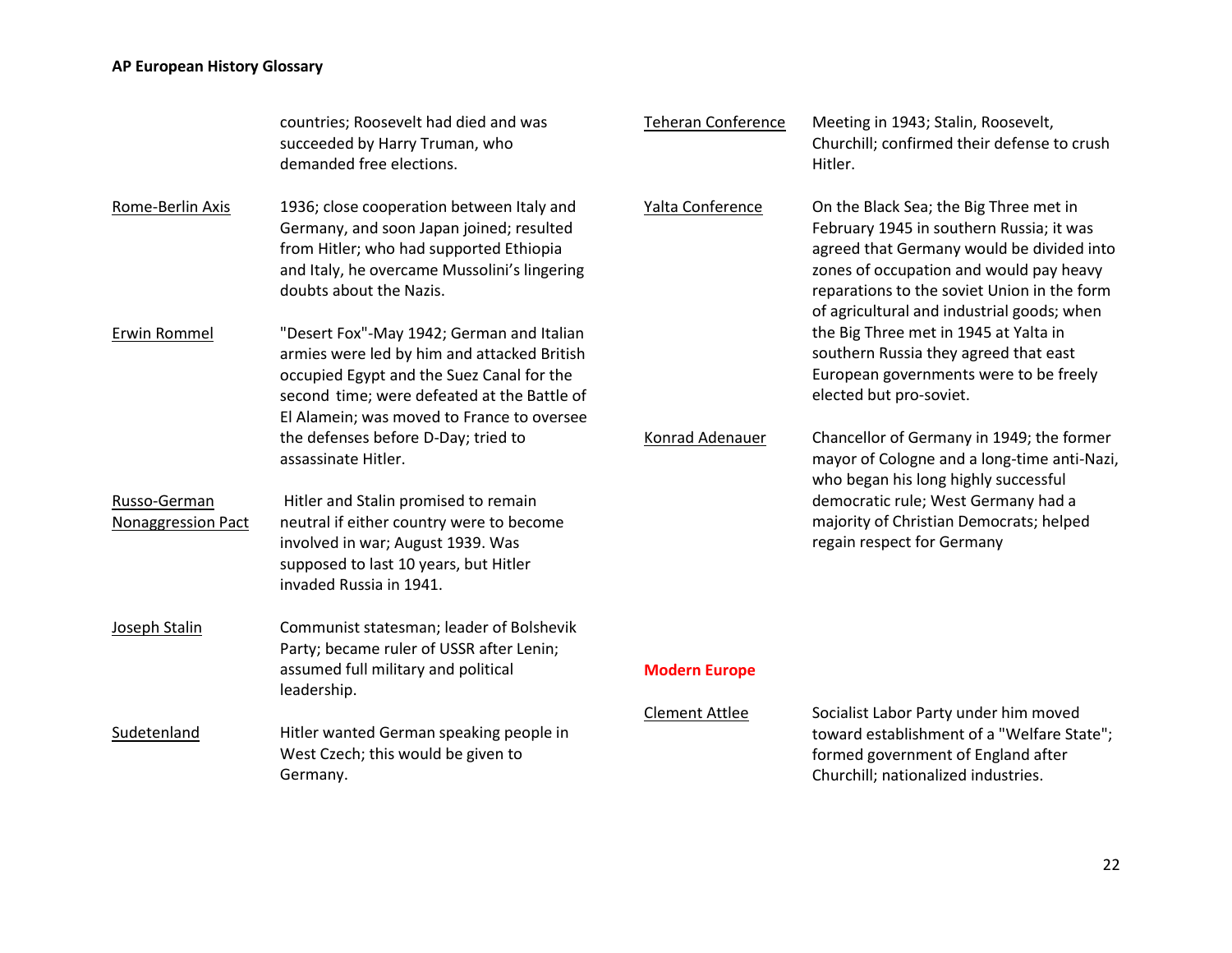| <b>Willy Brandt</b>      | West German chancellor; sought peace<br>with East Germany; went to Poland in<br>December 1970; laid a wreath at the tomb<br>of the unknown soldier and another | Charles De Gaulle                           | Leader of Free French General that resigned<br>in 1946 after re-establishing the free,<br>democratic Fourth Republic.                                                                                                                                                                         |
|--------------------------|----------------------------------------------------------------------------------------------------------------------------------------------------------------|---------------------------------------------|-----------------------------------------------------------------------------------------------------------------------------------------------------------------------------------------------------------------------------------------------------------------------------------------------|
|                          | monument commemorating the armed<br>uprising of Warsaw's Jewish ghetto against                                                                                 | De-Stalinization                            | Liberalization of the Soviet Union.                                                                                                                                                                                                                                                           |
|                          | Nazi armies after which the ghetto was<br>destroyed and survivors were sent to the<br>gas chambers.                                                            | Anthony Eden                                | Opposed Chamberlain's policy of<br>appeasement towards Hitler. Became Prime<br>minister in 1955, resigned in 1957.                                                                                                                                                                            |
| <b>Brezhnev Doctrine</b> | Soviet Union and its allies had the right to<br>intervene in any socialist country whenever<br>they saw the need.                                              | Ludwig Erhard                               | Minister of the economy, bet on the free<br>economy while maintaining the extensive<br>social welfare network inherited from the<br>Hitler era.                                                                                                                                               |
| Brinkmanship             | International relations involving the<br>deliberate creation of a risk of war to apply<br>pressure on the other party.                                         | Euratom                                     | <b>European Atomic Energy Community</b><br>established by the treaty of Rome to<br>regulate and research nuclear energy                                                                                                                                                                       |
| COMECON                  | The economic association organized by the<br>communist states                                                                                                  |                                             | merged with the EEC.                                                                                                                                                                                                                                                                          |
| Containment              | Attempt to contain communism in areas<br>already occupied by the Red Army as<br>indicated in the Truman Doctrine.                                              | European Coal and<br><b>Steel Community</b> | International organization to control and<br>integrate all European coal and steel<br>production. Consisted of West Germany,<br>Italy, Belgium, Netherlands, Luxembourg,<br>and France. Number 1 goal to be so close<br>together economically that war against<br>them impossible. "The six". |
| <b>Council of Europe</b> | Brought about by the Marshall Plan in 1948<br>as an attempt to evolve into a Parliament<br>yet became only a multinational debating                            |                                             |                                                                                                                                                                                                                                                                                               |
|                          | society.                                                                                                                                                       | European Economic<br>Community              | Caused by the Marshall Plan.                                                                                                                                                                                                                                                                  |